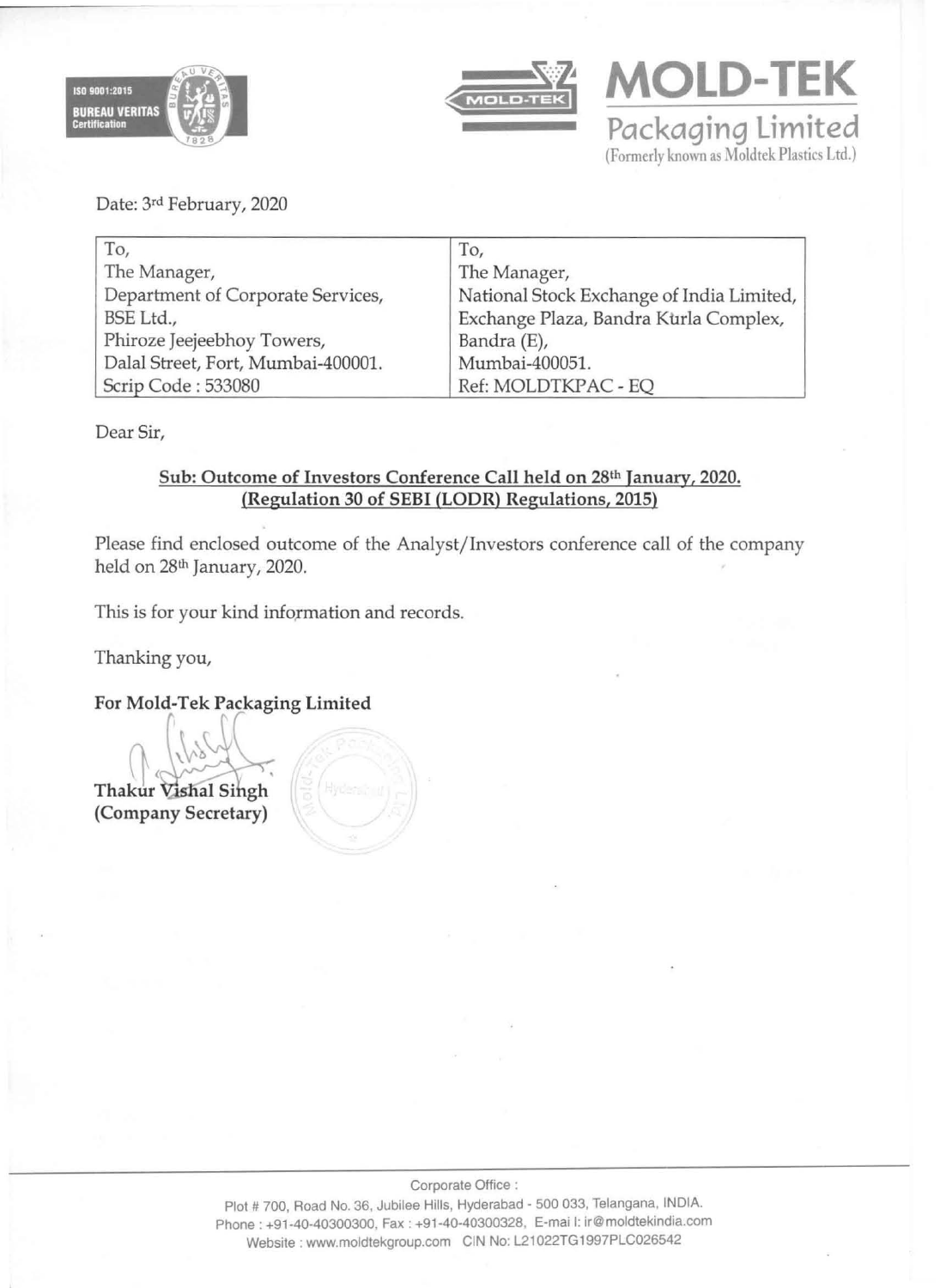**Market Cap: 7623.27112365 Current PX: 274.95 YTD Change(\$): -6.6 YTD Change(%): -2.344**

**Bloomberg Estimates - EPS Current Quarter: Current Year: 15.014 Bloomberg Estimates - Sales Current Quarter: Current Year: 4681.143**

# **Q3 2020 Earnings Call**

# **Company Participants**

• Janumahanti Lakshmana Rao, Chairman and Managing Director

# **Other Participants**

- Shailee Parekh
- Analyst
- Jatin Damania
- Ankit Merchant
- Richa Agarwal
- Rupen Masalia
- Akhil Parekh

# **Presentation**

#### **Operator**

Ladies and gentlemen, good day, and welcome to the Mold-Tek Packaging Q3 Earnings Conference Call hosted by Prabhudas Lilladher Private Limited. As a reminder, all participant lines will be in the listen-only mode. And there will be an opportunity for you to ask questions after the presentation concludes. (Operator Instructions) Please note that this conference is being recorded.

I now hand the conference over to Ms.Shailee Parekh. Thank you, and over to you, ma'am.

# **Shailee Parekh**

Thank you, Aisha. Good evening, everybody. On behalf of Prabhudas Lilladher, I extend a warm welcome to all of you for the third quarter earnings call. We have with us Mr.Lakshmana Rao, Chairman and Managing Director of the company, and also the finance team of Mold-Tek Packaging.

Sir, I would like to request -- I would request you to take us through the quarter numbers, post which we can open the forum for Q&A. Thank you, and over to you, sir.

# **Janumahanti Lakshmana Rao, Chairman and Managing Director**

(Technical Difficulty) conference call of Mold-Tek Packaging. Thanks for your interest in our company and its prospects.

We are to inform you in spite of very difficult times of economy, and the company could achieve 8.19% volume growth in the Q3. Earlier two quarters, it was close to 16% volume growth. So with this -- for the first nine months ending December, we have plugged the volume growth of 13.75%, which is a share below what our expectations, basically because of very big slump in the month of September and October, which was unprecedented in the recent past. In spite of that, the company could make a 8.2% growth, which has given an overall growth of 13.75% in the first nine months.

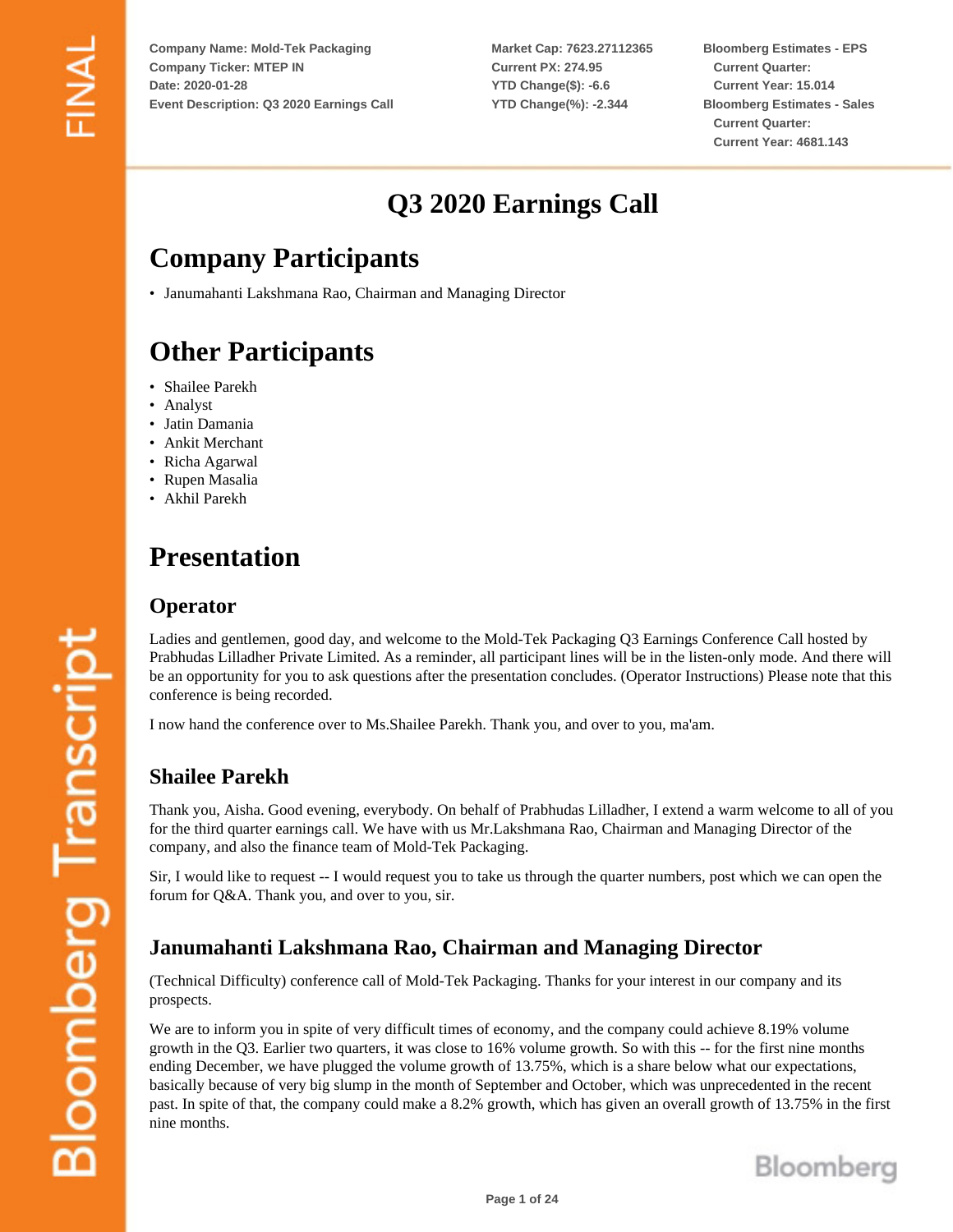**Market Cap: 7623.27112365 Current PX: 274.95 YTD Change(\$): -6.6 YTD Change(%): -2.344**

**Bloomberg Estimates - EPS Current Quarter: Current Year: 15.014 Bloomberg Estimates - Sales Current Quarter: Current Year: 4681.143**

Accordingly, the profitability also has gone up and our profits are at that level or up by about 15.8%. And overall, profits are -- for the nine months ended December are up by 24% compared to the last financial year.

And coming back to new additions, we've quite a few new clients are added. Prominent among them are Kellogg's and Bunge, that is Dalda company, Baskin Robbins, and many other small and medium-sized oil and food companies.

So I will be available for questions-and-answers soon after these remarks. And I request the participants to ask me freely whatever concerns and ideas of our future plans what we have, and then that way we can communicate better.

So over back to the Shailee for proceeding.

(Question And Answer)

## **Operator**

Thank you. We will now begin the question-and-answer session. (Operator Instructions) The first question is from the line of Kaushik Shah from Danske [ph] Securities. Please go ahead.

#### **Analyst**

Yeah. Thank you, sir for the opportunity. Sir if you can please share the quarter three volume and revenue number for the segment's Paints, Lubes, and FMCG?

## **Janumahanti Lakshmana Rao, Chairman and Managing Director**

Yeah, the quantum are like this, the quantity of sales in Paints is 2,894, that is close to 51.5% of the overall sales volume. Lubes is 1,705, that's about 30%, and Food and FMCG is 1,016, that's about 18.1% of the sales volume. If you want sale value for Paint is around 49%, Lube is 27.8%, and Food and FMCG is 23.5%.

#### **Analyst**

Okay. Sir, if you can also share the IML and non-IML?

#### **Janumahanti Lakshmana Rao, Chairman and Managing Director**

Yes. IML sales have gone up again compared to the previous quarter -- previous year quarter three, that is currently stands in value terms at 69% as against 63.8% last year. In terms of tonnage, it is 65.1% against 59.8%.

#### **Analyst**

This is the IML, right?

#### **Janumahanti Lakshmana Rao, Chairman and Managing Director**

That is IML all-labeled sales.

#### **Analyst**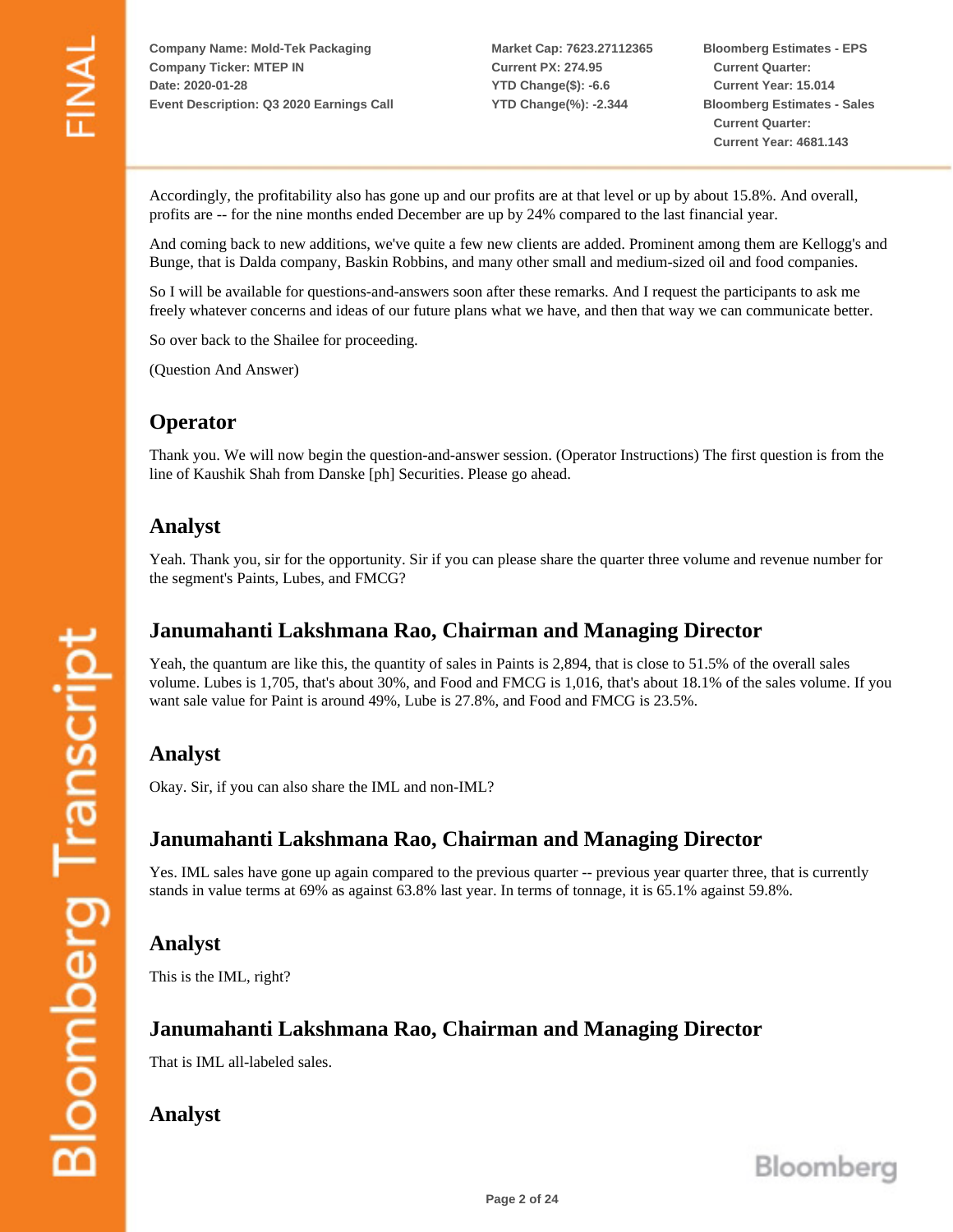**Market Cap: 7623.27112365 Current PX: 274.95 YTD Change(\$): -6.6 YTD Change(%): -2.344**

**Bloomberg Estimates - EPS Current Quarter: Current Year: 15.014 Bloomberg Estimates - Sales Current Quarter: Current Year: 4681.143**

Okay. Okay. And also if you can share the performance, we added two new plants for Asian paints. So, how is that performing and your thoughts on the growth of these three segments Paint, Lube and FMCG?

## **Janumahanti Lakshmana Rao, Chairman and Managing Director**

Yeah, actually it but for those two plants the Paint industry also has the plugged a negative growth for us. In fact, the new plants have added almost INR39 crores in the nine months period, out of INR330 crores, it's almost 12% of the growth has come from the new plants of Asian Paints.

If you remove the new plants, the overall paint industry other than these two new plants stands at minus 7% growth. So thanks to the new plants, they're timely starting and production, we could get a sizable handsome growth in this year - apart from the growth of Food and FMCG. Food and FMCG in the year -- in the nine months of the periods in spite of the severe economic conditions and the slow growth, we clocked 34% growth on the Food and FMCG numbers. So that and the new plants are the main reason for us to continue to grow at a decent rate of 13.75%.

#### **Analyst**

So recently Asian Paints declared the numbers and they have spoken about the decent volume growth number for Q3. So any particular reason why -- we were impacted and the plants have not done well in terms of volumes?

#### **Janumahanti Lakshmana Rao, Chairman and Managing Director**

That could be two reasons. One of the services of Asian Paints, which has worked there (Technical Difficulty) and capture in those areas with more initiative for price and low cost manufacturing, because the two plants got a subsidies and price advantage of local transportation. Thereby some material coming down all the way from Western, maybe sometimes from North, they moved those two plants very strategically, and could achieve a decent growth. I wouldn't say great growth in Q3, if you you'll see the volume numbers, bottom-line might have improved considerably but the top volume numbers have growth is hardly good single-digit.

So but if you look at Asian Paints per say in our company's growth, even if you remove the INR39 crores orders that have come from the new plants. We still grew in Asian Paints by almost, we have done just if same as last year I wouldn't say is a growth. But if you remove the INR39 crores from the sales what we did, we are maybe 1% less in Asian Paints sales for the other plants. That means, you can say Asian Paint bring the also has grown mainly because of the manufacturing -- start of manufacturing in the new plants of my Mysore and Vizag. So that is also the same reason, which has sustained our growth in this first nine months.

## **Analyst**

Okay. And within FMCG sir, if you can share -- so we have a fairly decent edible oil segment and we also have the non-edible oil segments. So if you can just share how these -- the FMCG category is doing for us?

## **Janumahanti Lakshmana Rao, Chairman and Managing Director**

Yes, categories wise, I don't have the details now. But Food and FMCG altogether last year, we clocked a 40% growth. And this year in the first nine months, it is 34% and I hope to close this year also anywhere between 36% to 40% for the overall year in the Food and FMCG.

**Analyst**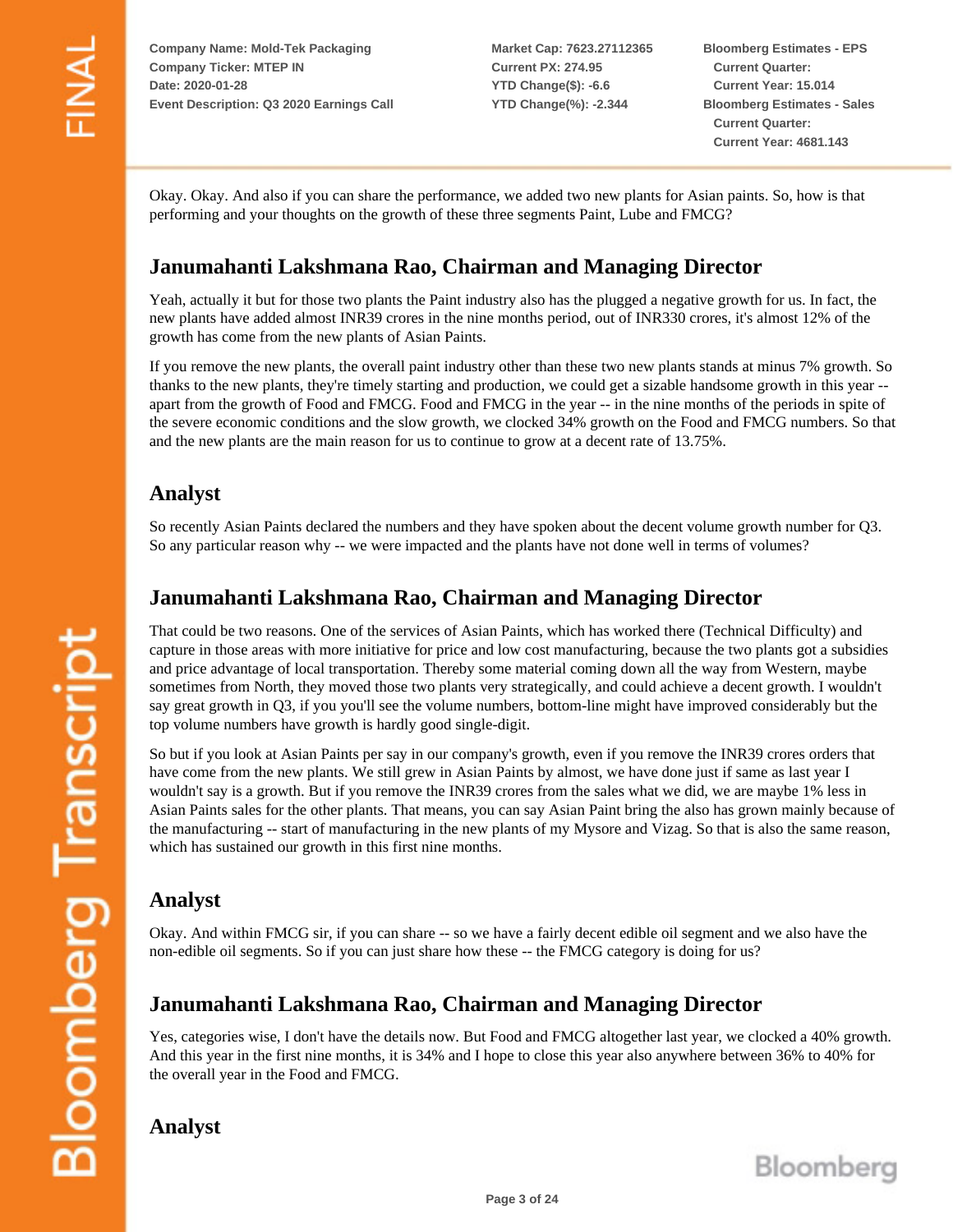**Market Cap: 7623.27112365 Current PX: 274.95 YTD Change(\$): -6.6 YTD Change(%): -2.344**

**Bloomberg Estimates - EPS Current Quarter: Current Year: 15.014 Bloomberg Estimates - Sales Current Quarter: Current Year: 4681.143**

Sir, any comments on our EBITDA growth, so that is basically because of the raw material price reduction? Or that is there something more to it?

## **Janumahanti Lakshmana Rao, Chairman and Managing Director**

If you add to -- your raw material price reduction is one time advantaging. We pass it on either in a monthly or a quarterly basis. So, this time the EBITDA is the 34.36% standalone basis because I am going to add RAK into it, and as against 34.1% last year. So there is a marginal increase in the EBITDA per kg because basically we fought on the advantage, price advantage to clients and vice versa in the case of price going up. In spite of that, there is a marginal increase in the EBITDA, now we are close to 34.36% per kg.

#### **Analyst**

Okay. And sir, your comments on the growth that we are likely to see for the full year financially, the current financial year '19-'20 and the next year 2021?

#### **Janumahanti Lakshmana Rao, Chairman and Managing Director**

Yeah. The fourth quarter started very well in the month of January we have seen a spot in sales almost 22% to 23% we might close the month as against January 2019. And the volume of February orders are also really heartening. I hope the fourth quarter, we might be in a position to achieve 20% volume growth.

# **Analyst**

Okay. And for the next year sir, based upon your interaction with customers and the three segments, how do you see overall growth for the company as a whole in the next year?

## **Janumahanti Lakshmana Rao, Chairman and Managing Director**

This year with the fourth quarter clocking 20%, we will be achieving our basic objective crossing the 15% threshold, probably we closed the year at at least 15% to 16% volume growth. Going forward, if the economic situation even if it recovers marginally, we again aim to achieve 20% volume growth next year, because the plants at Mysore and Vizag are now picked up steam. And last three, four months, the capacity utilization crossed 70%, 75% and the indications from Asian Paints are positive. They are asking us to ready for the next year production capacity, so we are adding some balancing equipment and by April, May we might (inaudible) these two new products -- I mean, plants capacity addition. And this year, if you noticed the plants have really taken up only in the last six months, though the initial surprise started in April, the real number started in the last four to five months effectively. So next year that impact would be much favorable, and that's why I'm very confident of achieving 20% volume growth next financial year.

#### **Analyst**

Thank you so much, sir. I'll come back to the queue.

## **Janumahanti Lakshmana Rao, Chairman and Managing Director**

Thanks.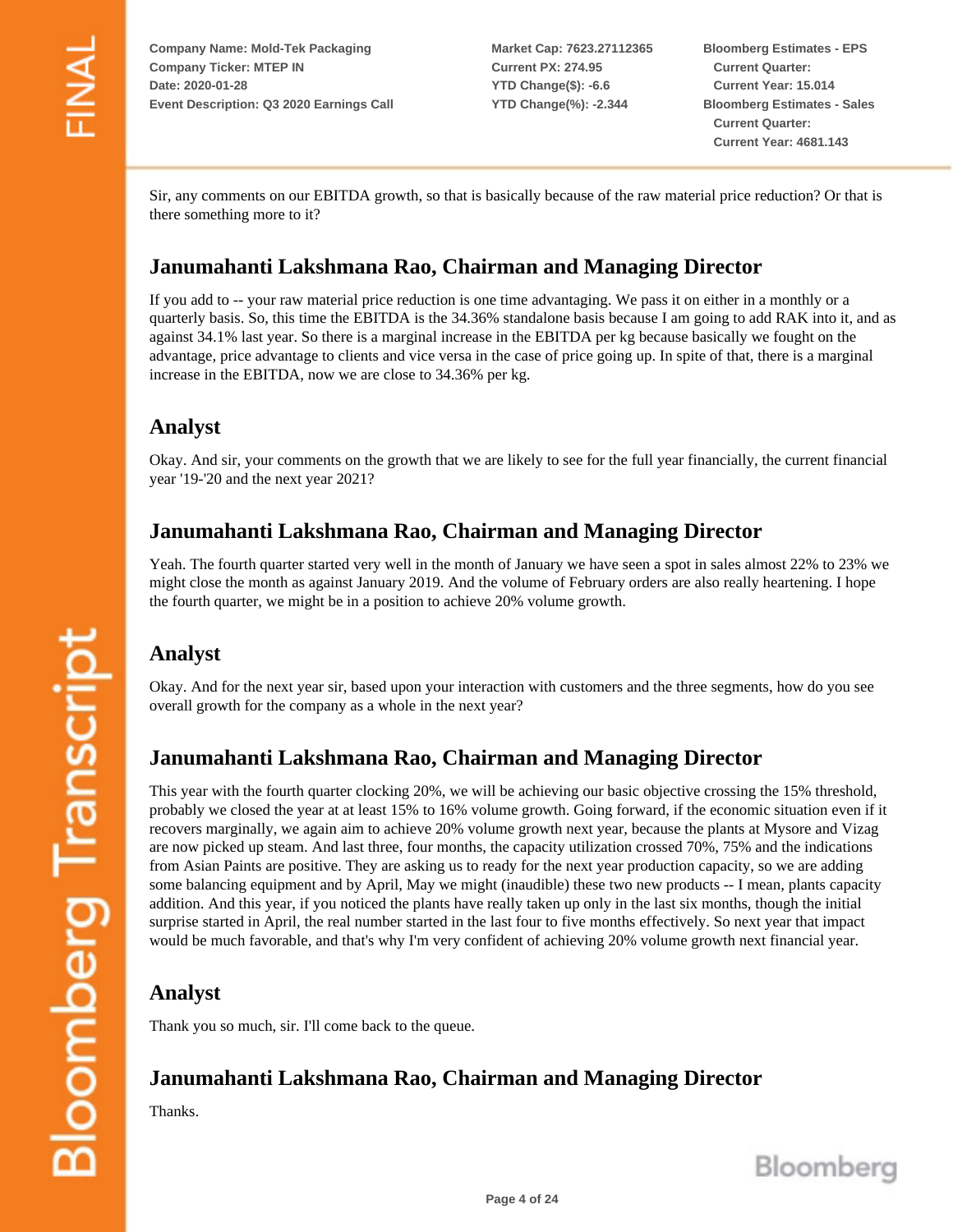**Market Cap: 7623.27112365 Current PX: 274.95 YTD Change(\$): -6.6 YTD Change(%): -2.344**

**Bloomberg Estimates - EPS Current Quarter: Current Year: 15.014 Bloomberg Estimates - Sales Current Quarter: Current Year: 4681.143**

# **Operator**

Thank you. The next question is from the line of Archana Kude [ph] from IDBI Capital. Please go ahead.

#### **Analyst**

Sir, thank you for the opportunity, and congrats on a decent performance in a challenging business environment. Sir, last quarter, we spoke about expanding our footprint in Kanpur. Can you throw some light on that?

#### **Janumahanti Lakshmana Rao, Chairman and Managing Director**

Not really. Not much has happened in that because of the general slowdown that was happening around -- even the client of the opinion to hold on for a while. So starting the plant by March, probably we will push it to June or third quarter of -- second quarter of the next financial year. Of course, we are supplying from Hyderabad and they are bearing the fight cost. So, by setting up there we thought two advantages. One is will be able to take more volume of their business in Kanpur. And we'll be able to reach the Northern markets. But given the slowdown situations of general paint industry, especially other than Asian Paints, we thought it will be prudent to delay this by few months. So most probably the next year, middle only we will be in a position to start Kanpur operations in a small way, and catch up by end of the financial year.

#### **Analyst**

Okay. And sir, how much will be the probable CapEx for this next year?

## **Janumahanti Lakshmana Rao, Chairman and Managing Director**

It will be starting with a very small plant of fare only INR8 crores to INR10 crores investment and that will be ramped up by '21, '22, because Berger is setting up the plant. They also postponed, they've initially thought of '21 probably now, they are transferred to start commercial production in '22. So probably, we will also defer our second leg of expansion there in the time.

# **Analyst**

Correct. And as in the press release, you've mentioned that the company has entered into industrial segment, agro and the growth enhancer. Sir, what can the opportunity do we look into the segment in terms of volume?

# **Janumahanti Lakshmana Rao, Chairman and Managing Director**

This is also a very good virgin market for us, the new segment which we have never dealt with. We are finding very good response from some of these growth enhancers and fertilizers, micronutrients, aqua foods and many other sectors which were earlier never touched upon, are being now exploited. We have some big clients, I can't name them now because we are in the final stages of negotiation and first surprise can happen even in the month of March.

So those or the new segments which can act the numbers next year. Their initial years, I don't expect more than maybe INR25 crores to INR30 crores of turnover coming from the segments, but they have a potential to reach up INR150 crores in the next three to four years. And another segment which we are now entering is sweets, and that is our Indian traditional sweet packaging. We are in talks with all the leading sweet manufacturers in the south and west especially. And they have shown desire to some sweet boxes with IML decoration and already designers are finalized in

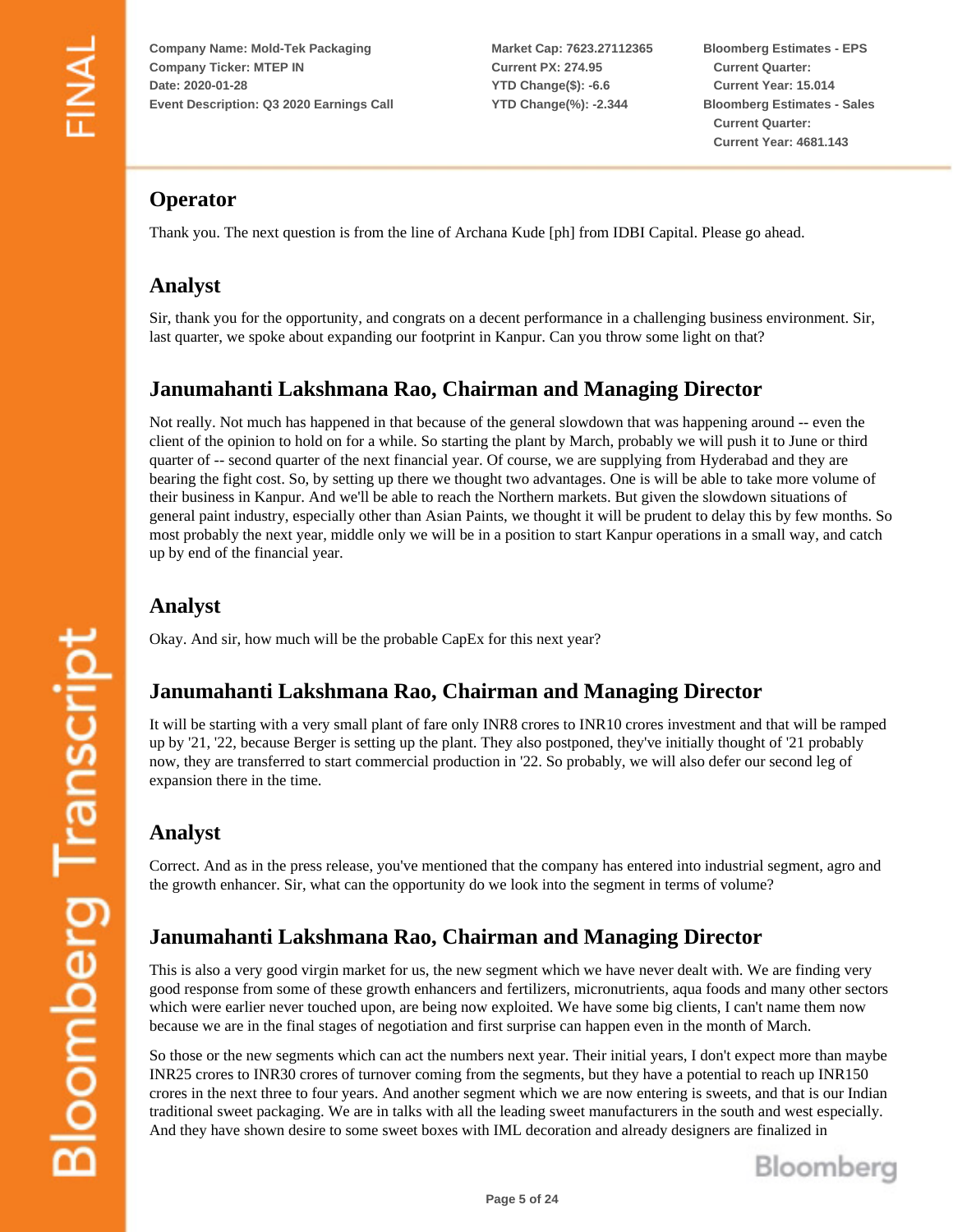**Market Cap: 7623.27112365 Current PX: 274.95 YTD Change(\$): -6.6 YTD Change(%): -2.344**

**Bloomberg Estimates - EPS Current Quarter: Current Year: 15.014 Bloomberg Estimates - Sales Current Quarter: Current Year: 4681.143**

consultation with them. And hopefully by this festival season that is in you June, at least by June, we'll be introducing a range of packs, that's quarter kg, half kg and 1kg sweet packs. And we see that will be contributing probably if not in the in the next financial year. In the year '21, '22 they can handsomely add to the numbers. And we are also in talks with the GRBG[ph] if you recall, last year, we introduced this square packs

#### **Analyst**

Right.

## **Janumahanti Lakshmana Rao, Chairman and Managing Director**

And the sales of that have now reached about INR3 crores to INR4 crores a quarter -- INR2 crores last quarter, but this quarter we are anticipating, fourth quarter maybe to around INR3 crores. And next financial year, we are anticipating INR25 crores of turnover coming from the key bags. Including the special tax we're developing for a very big we company in the West. So as I said the two years ago, we always plan we had to create some cash counts, which will over a period of two years will be contributing handsomely both to the top and bottom lines. So, this is the advantage of being in Food and FMCG, where variety of segments can be attacked and gradually we can sustain a good growth momentum of 15% to 20% volume growth.

#### **Analyst**

Thanks. Sir, this capacity has been completely absorbed in the other plans?

#### **Janumahanti Lakshmana Rao, Chairman and Managing Director**

Yes, missions have come back long ago they all come on -- come back as early as the June itself, I think the last contentment as coming June, July and now there is nothing there, but we have to continue a flexi desk paying hardly some INR3 lakh as annual rent per annum, because we want to recover some juice from one client who is under litigation, an amount about INR1 crore is still held up there. So, for that we need to continue our presence as a flexi desk in RAK industrial area, which hopefully we may have to continue with him nominal cost of -- maybe INR5 lakh to INR10 lakh per annum, as they're going to be a loss of almost INR4 crores we suffered last year, until last year per annum.

So there will be negligible write-offs from the next financial year. In the current year also we are taking a write-off of almost INR1.8 crores so far, INR1.9 crore. I think in this quarter way taken INR58 Lakhs, and first quarter we taken INR1.3 crores and there would be another INR1.2 crores. So far in this year, we've taken INR1.3 crores and another INR1.2 crores need to be taken by end of this financial year. Later, there won't be any write-offs in the next financial year. You can see a big relief in terms of consolidated numbers being much more healthier than what it is today.

## **Analyst**

Okay. And lastly on the tax rate front. What should we assuming tax rate for this year and next year?

## **Janumahanti Lakshmana Rao, Chairman and Managing Director**

Sorry?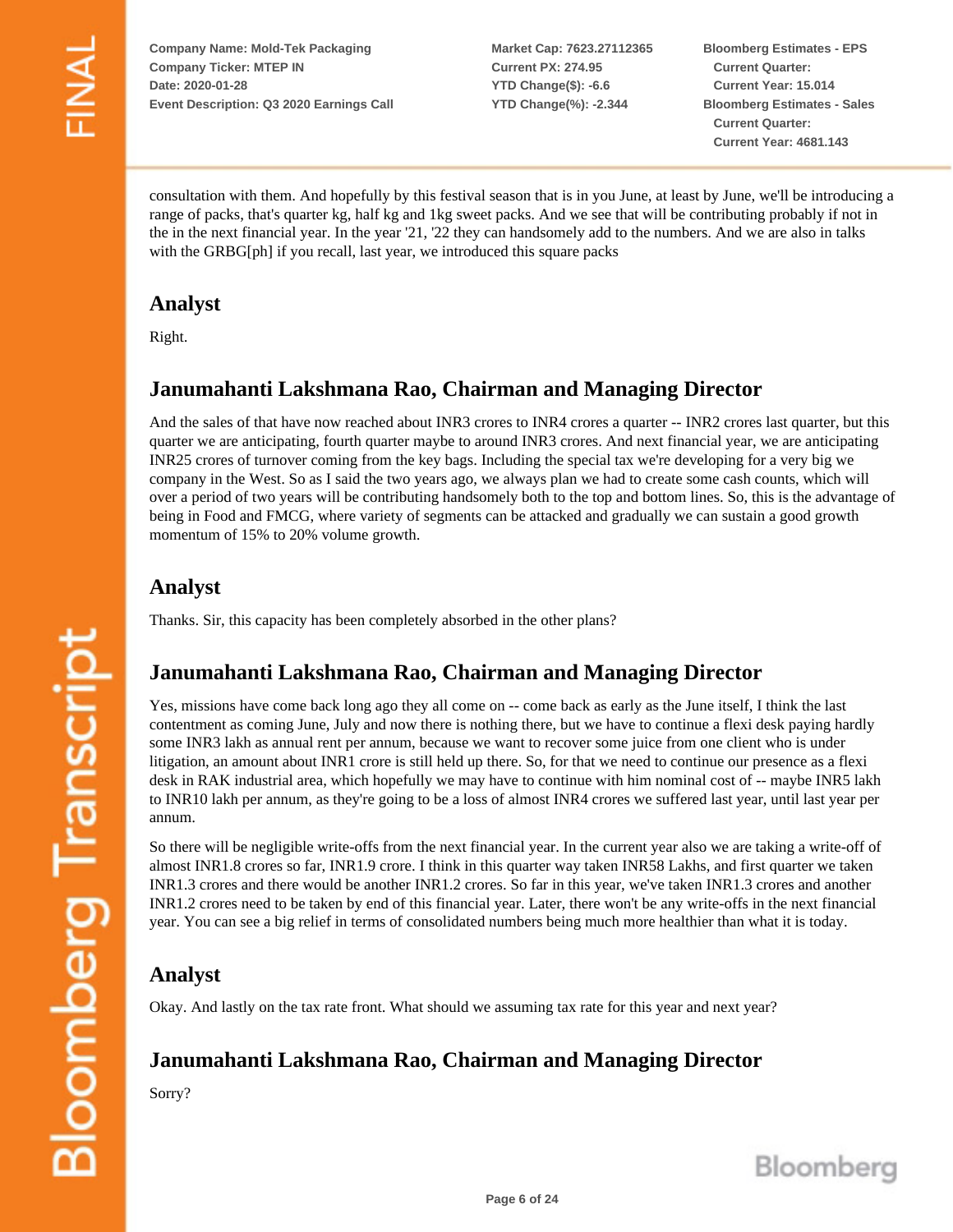**Market Cap: 7623.27112365 Current PX: 274.95 YTD Change(\$): -6.6 YTD Change(%): -2.344**

**Bloomberg Estimates - EPS Current Quarter: Current Year: 15.014 Bloomberg Estimates - Sales Current Quarter: Current Year: 4681.143**

#### **Analyst**

The tax rate for this year and next year?

# **Janumahanti Lakshmana Rao, Chairman and Managing Director**

Tax rate is now currently INR25. something, thanks to finance. --

#### **Analyst**

Okay. So no like, the standard tax rate that is what we should assume for this year and next year?

## **Janumahanti Lakshmana Rao, Chairman and Managing Director**

Exactly. That's it.

**Analyst**

Sure. Thank you so much.

# **Janumahanti Lakshmana Rao, Chairman and Managing Director**

Thanks.

# **Operator**

Thank you. (Operator Instructions) The next question is from the line of Jatin Damania from Kotak Securities. Please go ahead.

#### **Jatin Damania**

Good evening, sir.

# **Janumahanti Lakshmana Rao, Chairman and Managing Director**

Good evening, Jatin.

## **Jatin Damania**

Just wanted to check on the feedback on the edible oil because if you look very last quarter, we have seen a substantial jump in the contribution of the edible oil to the INR20 lakh crore. So if can help us giving the data in terms of the nine month contribution, and how do we see a growth going ahead because as per the press release, we have increased the capacity of the pack by almost 200%. So what is the growth that we're forcing and what was the rate is --

## **Janumahanti Lakshmana Rao, Chairman and Managing Director**

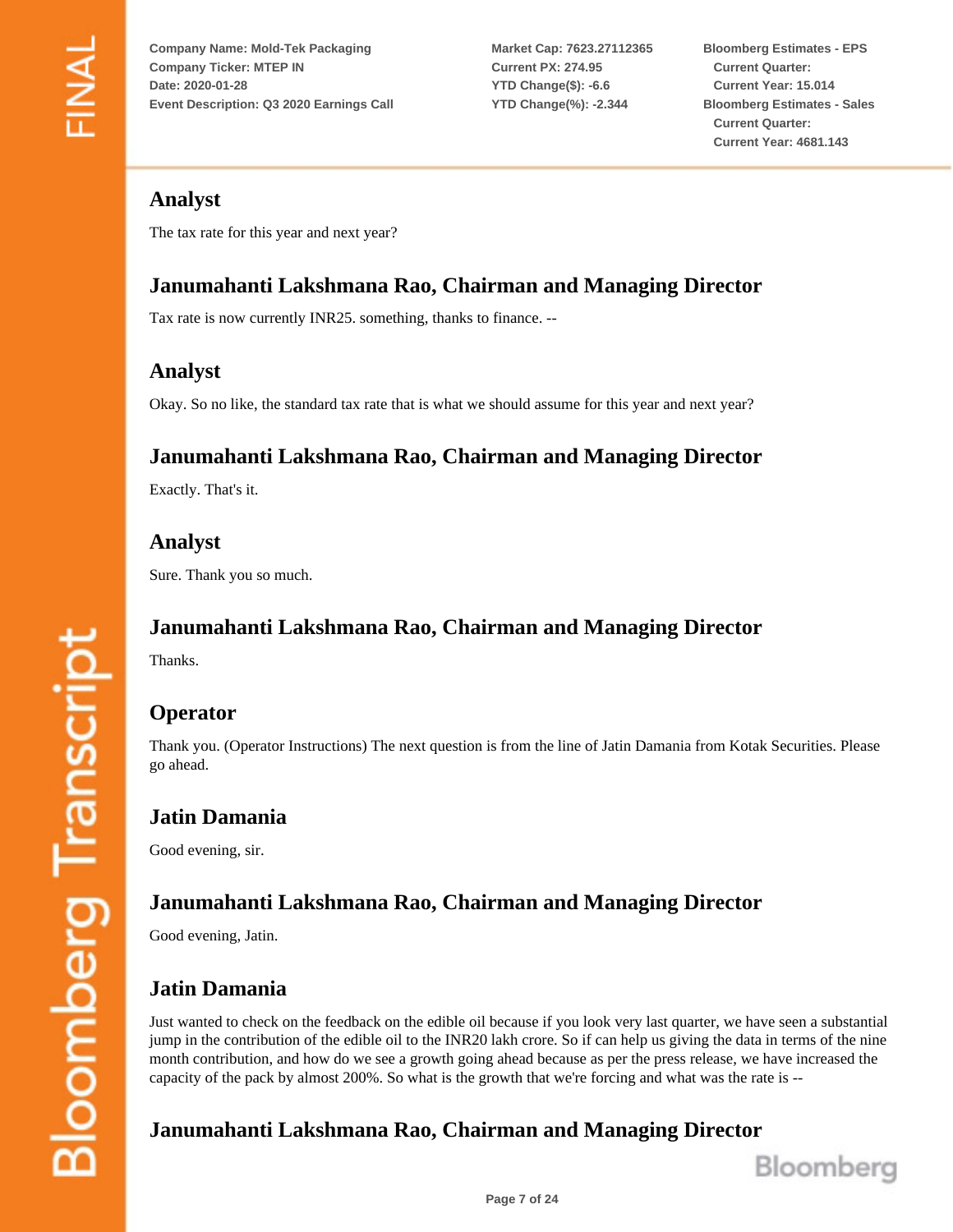**Market Cap: 7623.27112365 Current PX: 274.95 YTD Change(\$): -6.6 YTD Change(%): -2.344**

**Bloomberg Estimates - EPS Current Quarter: Current Year: 15.014 Bloomberg Estimates - Sales Current Quarter: Current Year: 4681.143**

Yeah, 200% is almost achieved in the first year nine months, the sales of edible oil pack has shot up from INR13.9 crores to INR26.4 crores, and we hope to close this year somewhere around INR36 crores, INR37 crores that is almost from 18 point something last year to INR36 crores, INR37 crores about 100% growth.

# **Jatin Damania**

Okay sir, that means we are expecting near about the INR10 crores of the financial addition in the last quarter from the edible oil only?

## **Janumahanti Lakshmana Rao, Chairman and Managing Director**

Yes, INR9 crores to INR10 crores.

## **Jatin Damania**

And sir, secondly, we announce are both the facilities like Mysore and Vizag is currently operating at 75% and probably it will ramp up to up to another 80%, 85% by end of Q4. Are we expecting any new expansion going ahead or what is the volume drivers from FY22 onwards, because '21 we'll expect the company to report 20%. But what about two years or three years down the line, where do we see growth coming from?

#### **Janumahanti Lakshmana Rao, Chairman and Managing Director**

See, until next three years till 2023, 2024 that is five years from last year and some '19 to '24. We have a gradual incremental capacities to be created for Asian Paints alone. That itself will be growth driver of about 10%. If you look at the capacity being 4,500 tons maximum say 5,000 tons now, has to become 14,000 tons by '23, '24.

So, we are talking about a growth of 14,000 tons on a base of 20,000 tons last year. That means we are talking about 70% growth coming up in five years. So if you take it in a CAGR basis, it's close to 10%. So out of next five years growth, 10% of the growth is expected from Asian Paint new plants alone. And if you notice, our Food and FMCG, the broadening of the product categories from ice creams today to edible oil and then to ghee, and then we are now talking about sweet boxes and then we are entering into nutritional and fertilizers and micro nutrients and of all other -- now recently to tell you another breakthrough we got, is detergents market. In detergents, 4 kg pack 2 kg pack, we have started giving a rectangular containers and they are well accepted by couple of leading players in West and now we are in talks with another player in Lucknow -- that's Kanpur -- Kanpur-Lucknow area.

So with this packs getting adopted by other than edible oil and regular food companies. We notice new segments to exploit and at least 10% growth or 8% to 10% growth can come from these new areas. Considering the stagnant areas of lubricants and remaining paint industry, at least goes for another 3% to 5%. Achieving 20% volume growth until '23, '24 is not a long now for prices. Only thing is there is a kind of depressive environment, like what happened few months ago or we are still coming out of it I guess, we can positive, we can possibly look forward to a 20% growth for the next four years. But if there is any kind of such depression happens, we will not get affected that bad. Probably, we may dig down to 14%, 15% of growth.

# **Jatin Damania**

Okay, so that was a detail answer. Then just wanted to go back to your third quarter numbers sir, as we have seen that in Paint segment, ex your Mysore and Vizag, we had seen a 7% degrowth. But sir, what happened to Food and FMCG segment because there was also degrowth in terms of the revenue contribution in Food and FMCG. Which in any cancellation of the order are order or the parchment or the in terms of the execution of delaying the exhibition of any

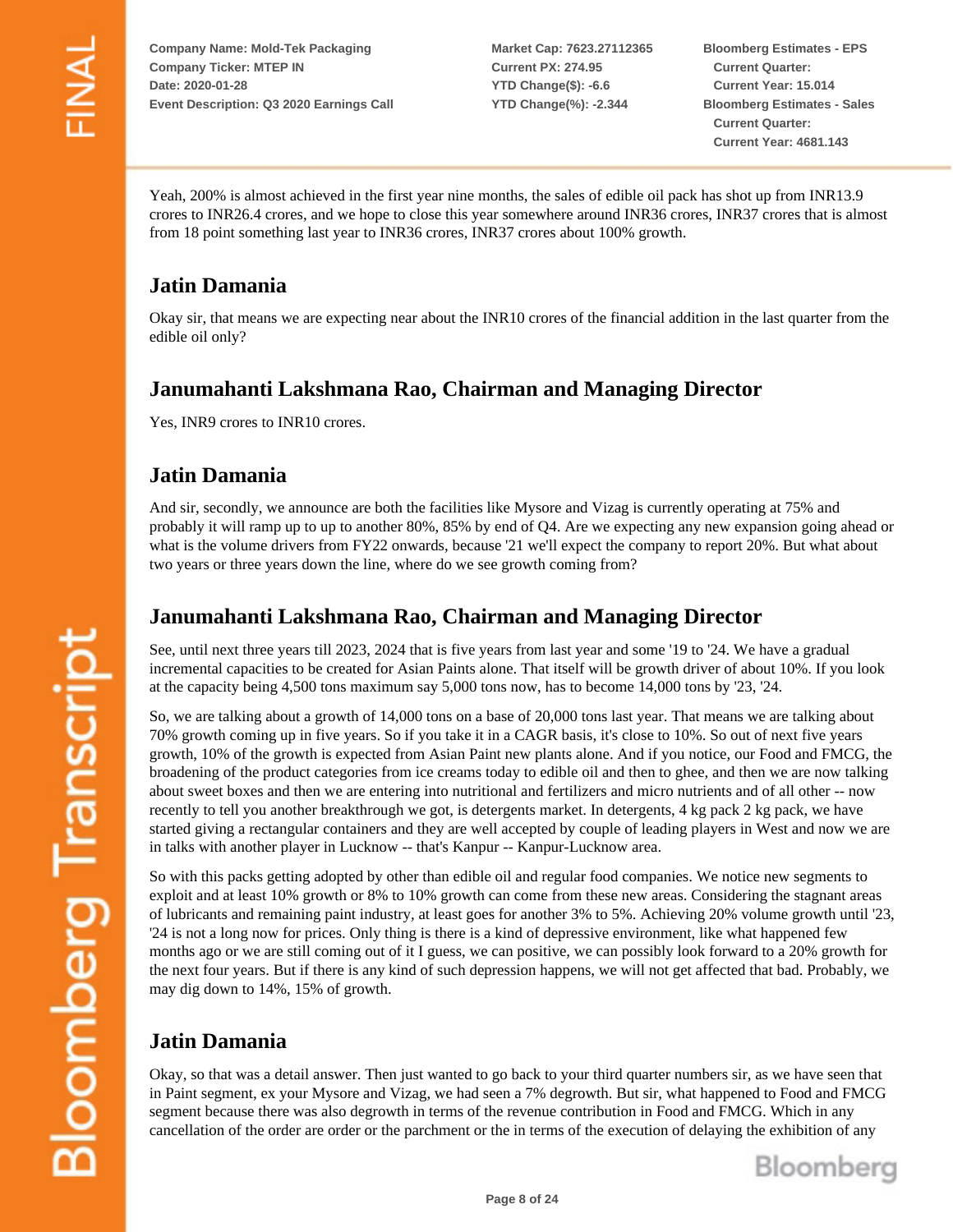**Market Cap: 7623.27112365 Current PX: 274.95 YTD Change(\$): -6.6 YTD Change(%): -2.344**

**Bloomberg Estimates - EPS Current Quarter: Current Year: 15.014 Bloomberg Estimates - Sales Current Quarter: Current Year: 4681.143**

new orders in FM -- Food and FMCG a segment?

#### **Janumahanti Lakshmana Rao, Chairman and Managing Director**

Yes. In Food and FMCG, there is no reduction is stagnant. I agree, that there is a stagnant in the quarter, particular quarter. But if you look at the nine months, it grew by around 34%. Basic thing is, in the months of January to February, you can say Feb to June, the ice cream sales shoot up 4 times to  $-5$  times to 6 times than their regular volumes. So during the winter, the ice creams, and curds, and yogurts or whatever you name it and all the frozen foods quantum performs very drastically during the winter. So far our major food companies are ice cream, frozen fruits, dairies. So now we are expanding more into other areas like sweets and ghee, and other perennial demand products, like micronutrients and other products what I have mentioned.

So during the third quarter, the stagnancy is mainly because of dropping those, and general slowness in the economy. And new products that have been introduced are just catching up now the especially the gee packs what we introduced last year. And they will show good numbers probably next year.

## **Jatin Damania**

Yes sir, that means can we expect because it will look at the last three, four quarters, we are doing at under in the range of INR24 crores to INR26 crores in Food and FMCG segment, is it possible to cross INR30 crores in the Q4 or probably it will take some more time to cross that number? Because you are --

## **Janumahanti Lakshmana Rao, Chairman and Managing Director**

We are aiming at INR30 crores plus in Q4 in our projections recently we concluded in the first week of Jan, we put a target of INR30 crores in Q4, let's see. There are indications, it could be happening.

## **Jatin Damania**

Okay, sir. Thank you, sir. If I have any further questions. I'll come back in queue. All the best.

## **Janumahanti Lakshmana Rao, Chairman and Managing Director**

Thank you.

## **Operator**

Thank you. The next question is from the line of Ankit Merchant from SMC Global. Please go ahead.

# **Ankit Merchant**

Yeah. Well, most of my questions have been already answered. But as just a few questions one is related to the promoter who will then return this particular promoter holding has slighly gone down. So what is the reason behind us?

## **Janumahanti Lakshmana Rao, Chairman and Managing Director**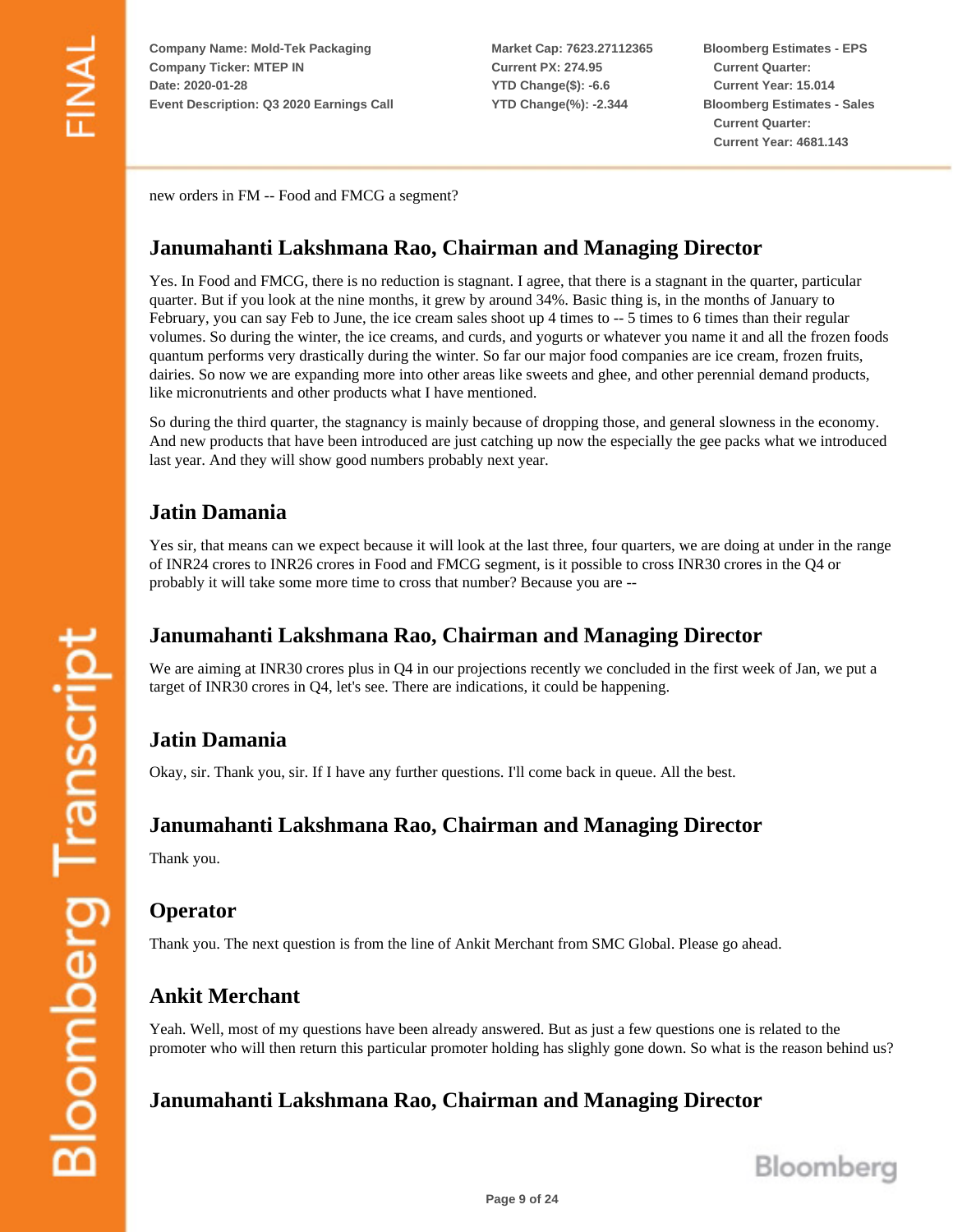**Market Cap: 7623.27112365 Current PX: 274.95 YTD Change(\$): -6.6 YTD Change(%): -2.344**

**Bloomberg Estimates - EPS Current Quarter: Current Year: 15.014 Bloomberg Estimates - Sales Current Quarter: Current Year: 4681.143**

If you notice, I have put some internal message to some other promoters who have pledged their shares for their various personal requirements to clear the pledge. So if you notice, the pledged shares has come down considerably, I don't have the exact numbers but from 12 Lakhs to 14Lakhs shares now currently the pledged shares are down to 7 Lakhs shares, somewhere around that. And in the process, I even told them better they can sale small quantities if they require but to clear the pledged shares because that is causing unnecessary negative remarks in the markets. So that is the only reason whoever promoters have their pledged shares they have sold some quantities to care that pledge and that is evident from the reduction in the pledge shares.

# **Ankit Merchant**

Is it safe to assume that most of the pledged shares are now already --

## **Janumahanti Lakshmana Rao, Chairman and Managing Director**

Maybe another -- maybe a 1 lakh of shares might come out because I am insisting on a zero pledged by April. So most probably, if at all, the promoters who have pledged to the shares, there's two three of them, not the core promoter, but they are in the list of promoters. So my internal infection to them is to some other, they clear the pledged shares and make it a zero pledged share company by April.

## **Ankit Merchant**

So would it sustain at this level, the promoters shareholding or any --

#### **Janumahanti Lakshmana Rao, Chairman and Managing Director**

Yes. It will remain at this level.

## **Ankit Merchant**

Another question is related to the debt. So if you highlight what has been -- what the current debt leve? And what is the cost of funding or the cost of debt per annum?

#### **Janumahanti Lakshmana Rao, Chairman and Managing Director**

Now I think, what is your trade rating AA plus? We are AA plus rated company, so our cost of funds is below 9%, somewhere around 8.7%, 8.32%.

## **Ankit Merchant**

Yeah. The quantum of debt for --

## **Janumahanti Lakshmana Rao, Chairman and Managing Director**

The quantum of that is not going up, it is a stagnant in the long-term rate, but in the working capital as the sales are growing, we are gradually using little higher limit. If you want exact numbers -- long term is 34 crores, including the RAK repayment. And the working capital limits are around INR76 crores -- our limits are around INR90 crores but we

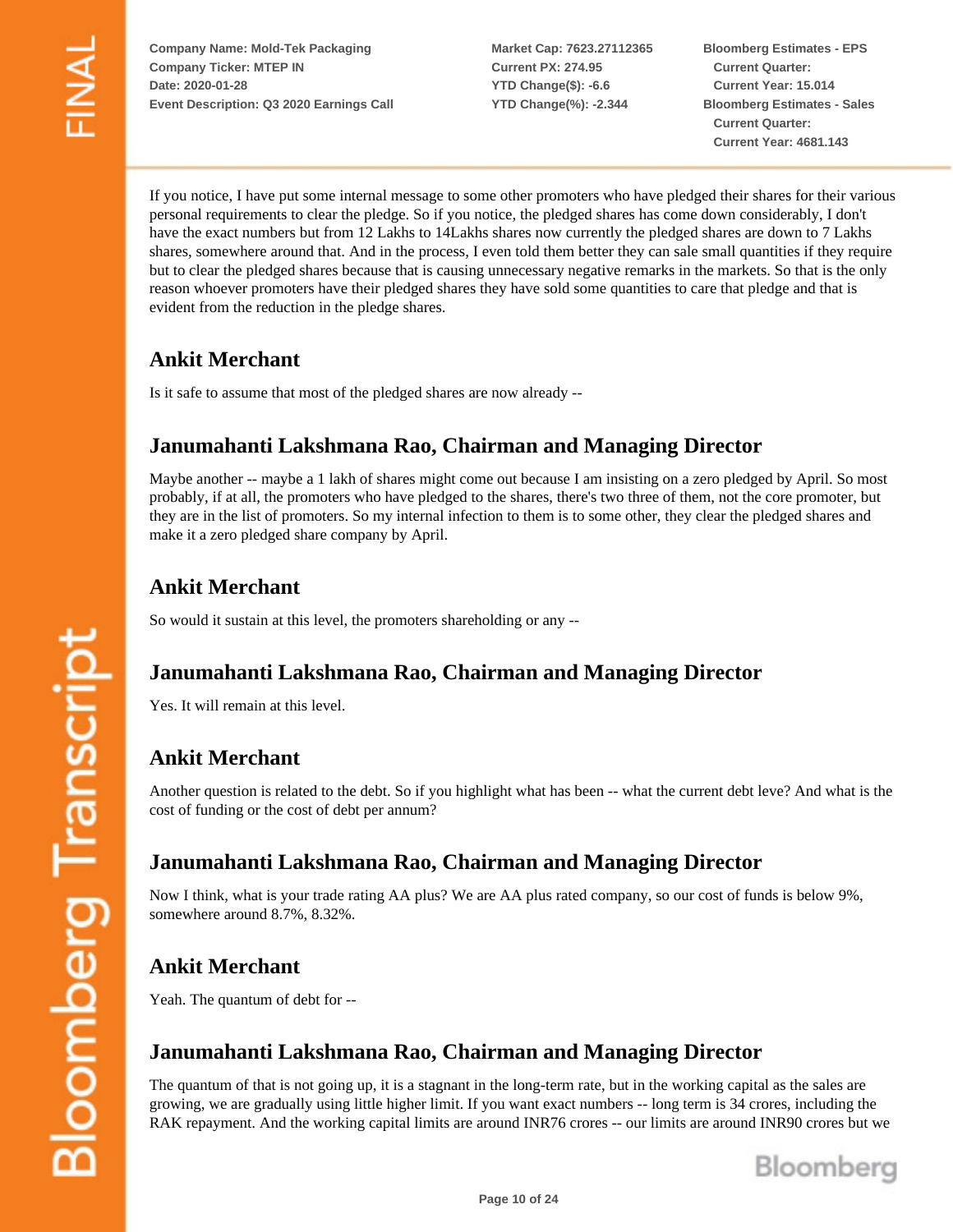**Market Cap: 7623.27112365 Current PX: 274.95 YTD Change(\$): -6.6 YTD Change(%): -2.344**

**Bloomberg Estimates - EPS Current Quarter: Current Year: 15.014 Bloomberg Estimates - Sales Current Quarter: Current Year: 4681.143**

are using around INR76 crores.

#### **Ankit Merchant**

Sure. My other question is related to the ex Mysore and Vizag facility. So what is -- at what current utilization of the operating at in those plants? And even for Vizag and Mysore, how is the utilization going on and going ahead in the future? What are your expectations? While, it is for the next year for each of the facility, be it Vizag and Mysore, and takes off Vizag facility?

#### **Janumahanti Lakshmana Rao, Chairman and Managing Director**

Yes. This year, so far in the first nine months, we did 1,600 tons in Mysore and only 1,840 tons in Vizag. Whereas, the annual rated capacity is around 3,000 tons. And I hope next year, full year, I'm talking of, this is for nine months 2,500 tons against 6,000 tons is what we did. And I hope this year probably we will end up around 3,600 or something like that. That is about below 60% capacity utilization. And next year, we are ramping up the 6,000 to 8,000 and in that 8,000, I'm hoping at least 70% capacity utilization, that is from 3,600 tons, we hope to reach 5,600 tons next year for these two plants. So, a 10% growth on our base of around 22,000, 23,000 tons is what we're anticipating to come from these two new plants. And apart from these two plants, the average capacity utilization for other plants is remains somewhere around 70% only, 71% maybe.

## **Ankit Merchant**

Okay. So, my question is so by FY21, we would be at the peak utilization, if things improved as microeconomic situation improves and the volumes improved. So by FY21, we would be reaching out about 75% to 80%, so would that trigger a new round of CapEx for us?

## **Janumahanti Lakshmana Rao, Chairman and Managing Director**

There will be a 75% capacity utilization next year is my guess too because now the capacity is 37,000 tons and we are anticipating to add another at least 2,000 tons, and 1,000 tons each at Vizag and Mysore taking the overall capacity to 39. And there will be definitely another 2,000 tons and 3,000 tons of first addition in the existing plants, where already capacitation came close to 75%, 80%, we better add additional capacities to make it in on time deliveries and insure some hikes and spikes in the demand. So probably the current 37,000 tons as of now would reach 41, 42 by end of the next financial year, that is 2021.

So 5,000 tons investment for that would be in the region of INR15 crores to INR20 crores. So, that will be easily tackled by our internal cash generation. This year, the cash generation isn't fit to be INR60 crore as against which we are including dividend outflow. After the affecting the dividend outflow, the cash flow will be in the close to INR60 crore, which was INR35 crore last year. And this year it will be close to INR60 crores. And the FX, I mean the investments in the current financial are closed to INR42 crores.

#### **Ankit Merchant**

Sure.

# **Janumahanti Lakshmana Rao, Chairman and Managing Director**

**Bloomberg Transcript**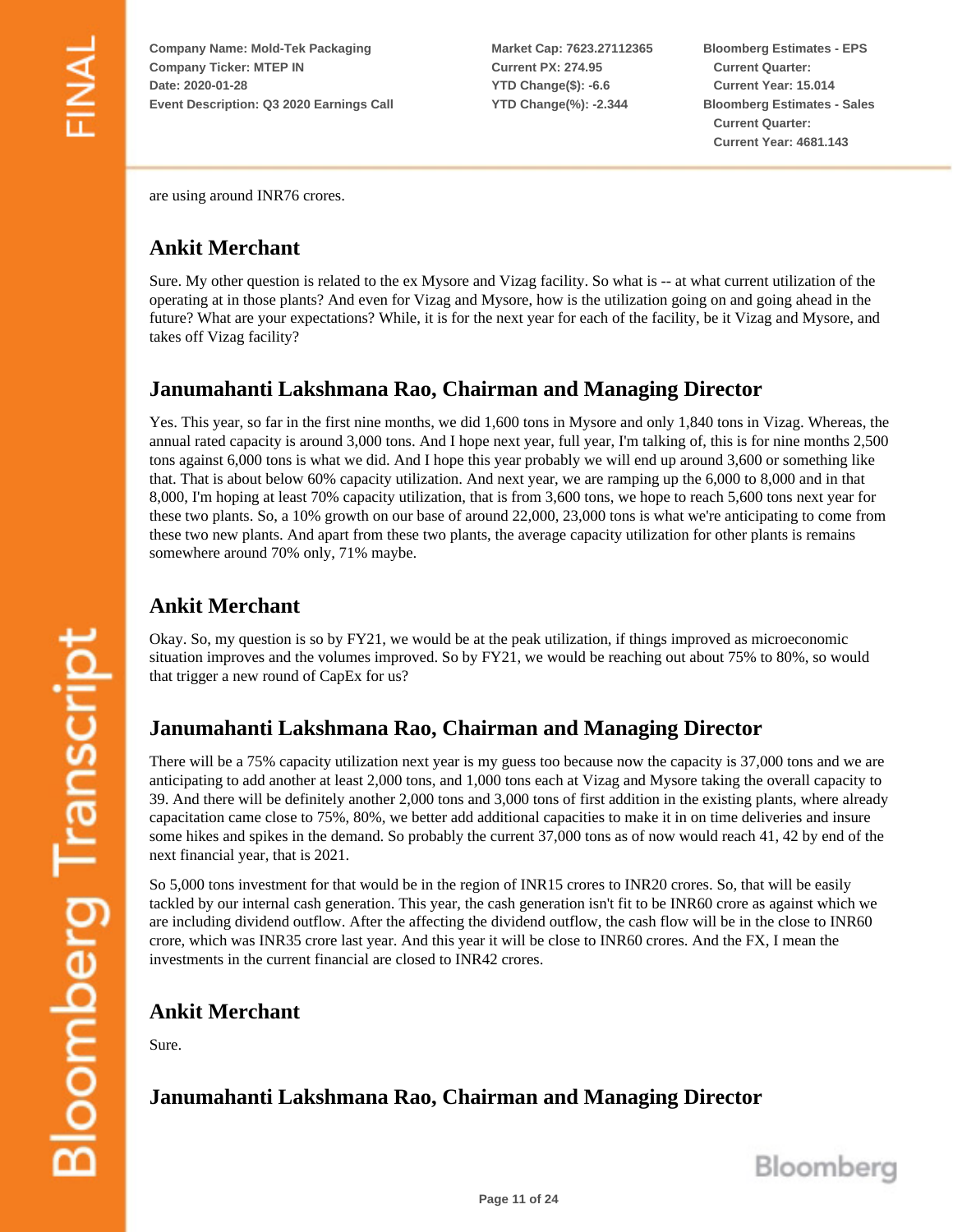**Market Cap: 7623.27112365 Current PX: 274.95 YTD Change(\$): -6.6 YTD Change(%): -2.344**

**Bloomberg Estimates - EPS Current Quarter: Current Year: 15.014 Bloomberg Estimates - Sales Current Quarter: Current Year: 4681.143**

So, there will be net cash flow and probably we can see even reduction in the working capital limit utilization or at least stagnation in spite of a projected 20% growth for next year.

## **Ankit Merchant**

Sir, and the tax rate will remain at --

#### **Janumahanti Lakshmana Rao, Chairman and Managing Director**

25%. Yeah.

#### **Ankit Merchant**

25%?

#### **Janumahanti Lakshmana Rao, Chairman and Managing Director**

25 point something.

#### **Ankit Merchant**

Sure. And this particular quarter, we were at 20.9%?

# **Janumahanti Lakshmana Rao, Chairman and Managing Director**

Sorry?

**Ankit Merchant** This particular quarter, I believe we were at 21%?

**Janumahanti Lakshmana Rao, Chairman and Managing Director** This quarter is less than 35%, is it?

**Ankit Merchant** Yeah. It is less than 30%, 35%. (Technical Difficulty)

# **Janumahanti Lakshmana Rao, Chairman and Managing Director**

Some deferred tax advantage has come in this quarter, that's why it is around 23%, 22%, 24%.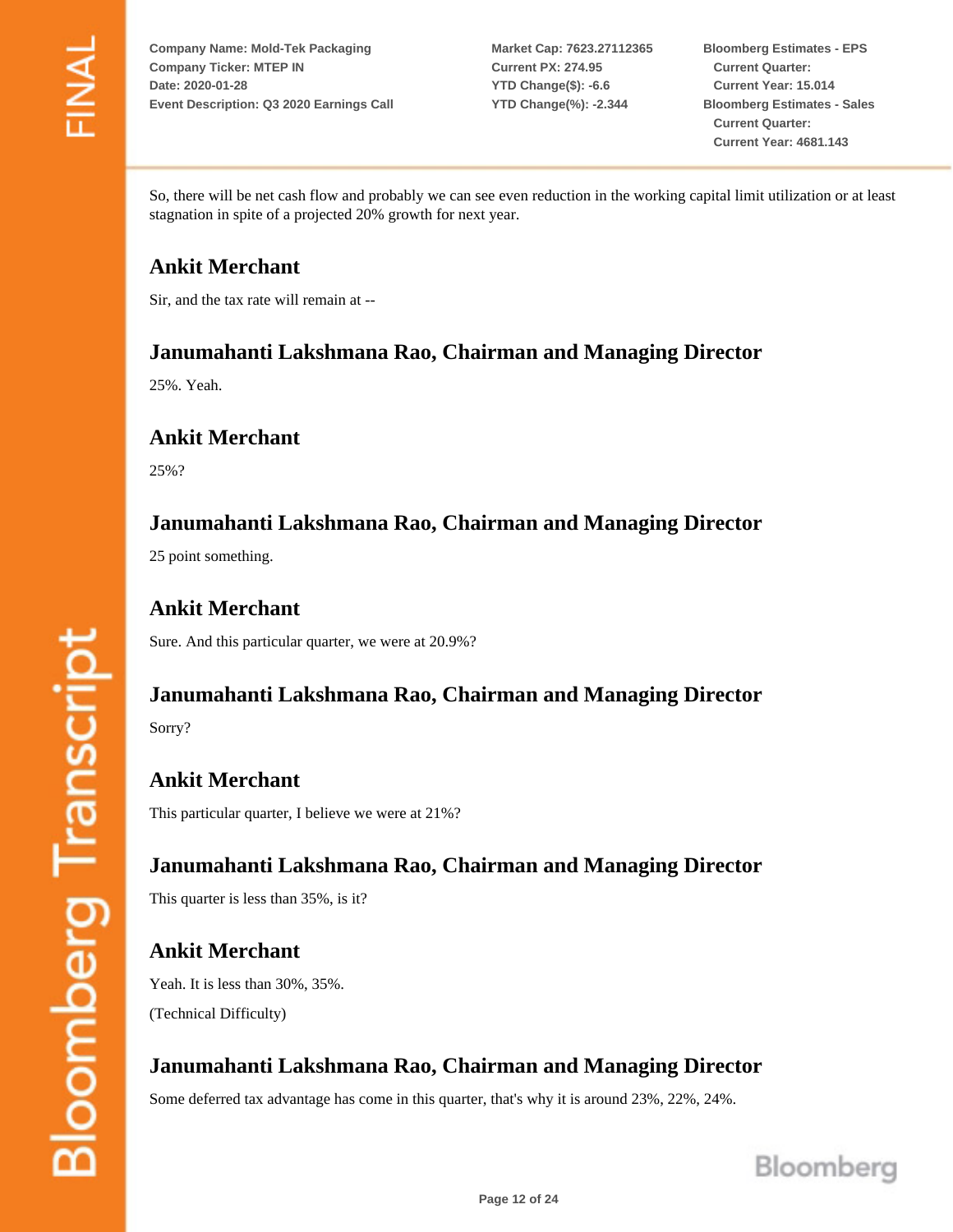**Market Cap: 7623.27112365 Current PX: 274.95 YTD Change(\$): -6.6 YTD Change(%): -2.344**

**Bloomberg Estimates - EPS Current Quarter: Current Year: 15.014 Bloomberg Estimates - Sales Current Quarter: Current Year: 4681.143**

## **Ankit Merchant**

Okay. So next quarter on word would be would it be back again at 25%?

# **Janumahanti Lakshmana Rao, Chairman and Managing Director**

Back to 25%, yeah.

# **Ankit Merchant**

Okay. And my last question is one related to how the Cadbury models or the sale going?

## **Janumahanti Lakshmana Rao, Chairman and Managing Director**

Actually one of the points, I failed to mention when the last question was asked about Food and FMCG, lack of growth in this quarter. The one of the main reasons is though the other products have increased, vandalism number have come down. So that is one of the reasons, which has impacted the Food and FMCG sector growth.

They're now are picking up now again. I think they have introduced a new range of prize in their packs, Jungle Book or something in January and the numbers are slowly picking up. In February, they have given a decent quantum of projection. So one of the reasons of last six months deep in FMCG growth has come from reduction in (inaudible) volumes.

## **Ankit Merchant**

So and how the HUL for us?

#### **Janumahanti Lakshmana Rao, Chairman and Managing Director**

Sorry?

#### **Ankit Merchant**

HUL?

## **Janumahanti Lakshmana Rao, Chairman and Managing Director**

HUL numbers will shoot up now because they go very slow during winter like any other ice cream company. Now, they're given the huge predictions from January middle onwards. And they have added two more products. Last year, they took only 750 ml. Now, they have added 500 ml and 125 ml packs. So there will be three packs will be supplied during this summer, and I'm glad to inform you Baskin Robbins also added as a main vendor starting from January. So, small supplies were made in this month, and the numbers are expected to shoot up in the next six months.

## **Ankit Merchant**

Just one last question if I could squeeze in. One, we were also in talks about Zomato and Swiggy for their packaging as such. So any particular moment on that front?

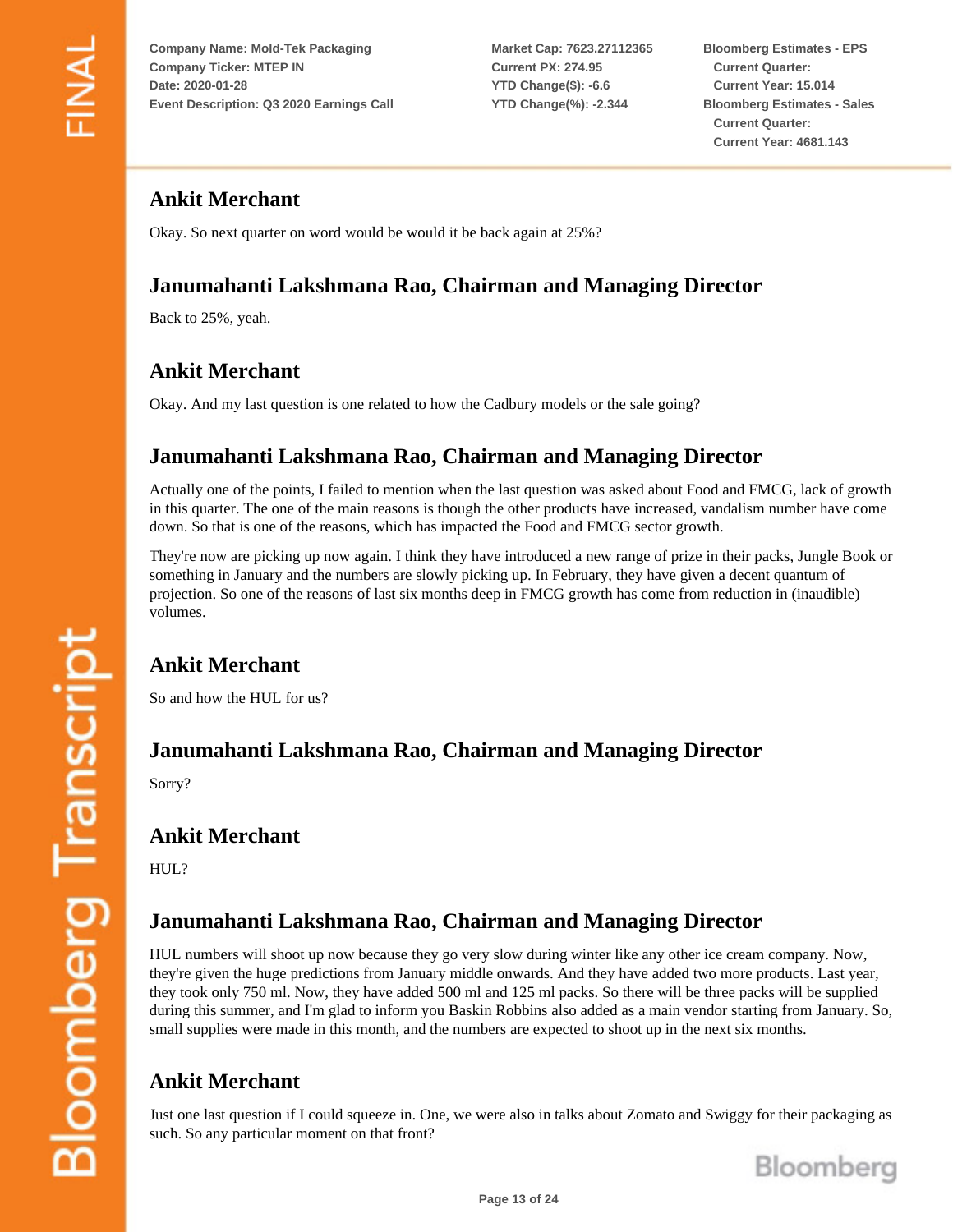**Market Cap: 7623.27112365 Current PX: 274.95 YTD Change(\$): -6.6 YTD Change(%): -2.344**

**Bloomberg Estimates - EPS Current Quarter: Current Year: 15.014 Bloomberg Estimates - Sales Current Quarter: Current Year: 4681.143**

## **Janumahanti Lakshmana Rao, Chairman and Managing Director**

Which one, sorry?

## **Ankit Merchant**

I believe, we were in talk with Zomato or Swiggy for the packaging of food and items?

#### **Janumahanti Lakshmana Rao, Chairman and Managing Director**

Yes. Yes.

## **Ankit Merchant**

Yes. So any particular event?

## **Janumahanti Lakshmana Rao, Chairman and Managing Director**

No. Zomato and Swiggy, we have made some tax as an offer which were having tamper evidence and other features, but I think, it is not fitting into their budget as of now. As when the situation is little depressed, they won't try anything new in the markets, but they're in touch with us and thanks to their efforts, we developed a range of hinge packs, which are getting accepted by dates and Lion Dates has placed orders -- and decent quantum's and some other product applications are also we are finding for the specs. But from the Zomato and Swiggy, things are yet to start off. Even in Pepsi and Coke, where we proposed to develop the sequence, those products are also kept on hold in the last six months.

## **Ankit Merchant**

Okay. Okay. Thank you so much.

#### **Operator**

Thank you. (Operator Instructions) The next question is from the line of Richa Agarwal from Equitymaster. Please go ahead.

## **Richa Agarwal**

Thank you, sir for the opportunity. Most of the questions have been answered. Sir in the last call, you had mentioned that we'll be going with the flexographic printing by Jan, because of this the EBITDA margins should improve. So just want you to get an idea has it started and what kind of improvement we are looking at?

# **Janumahanti Lakshmana Rao, Chairman and Managing Director**

The flexographic mission supposed to be dispatched from Italy on -- in this week got postponed, its leaving Italy on 10th February.

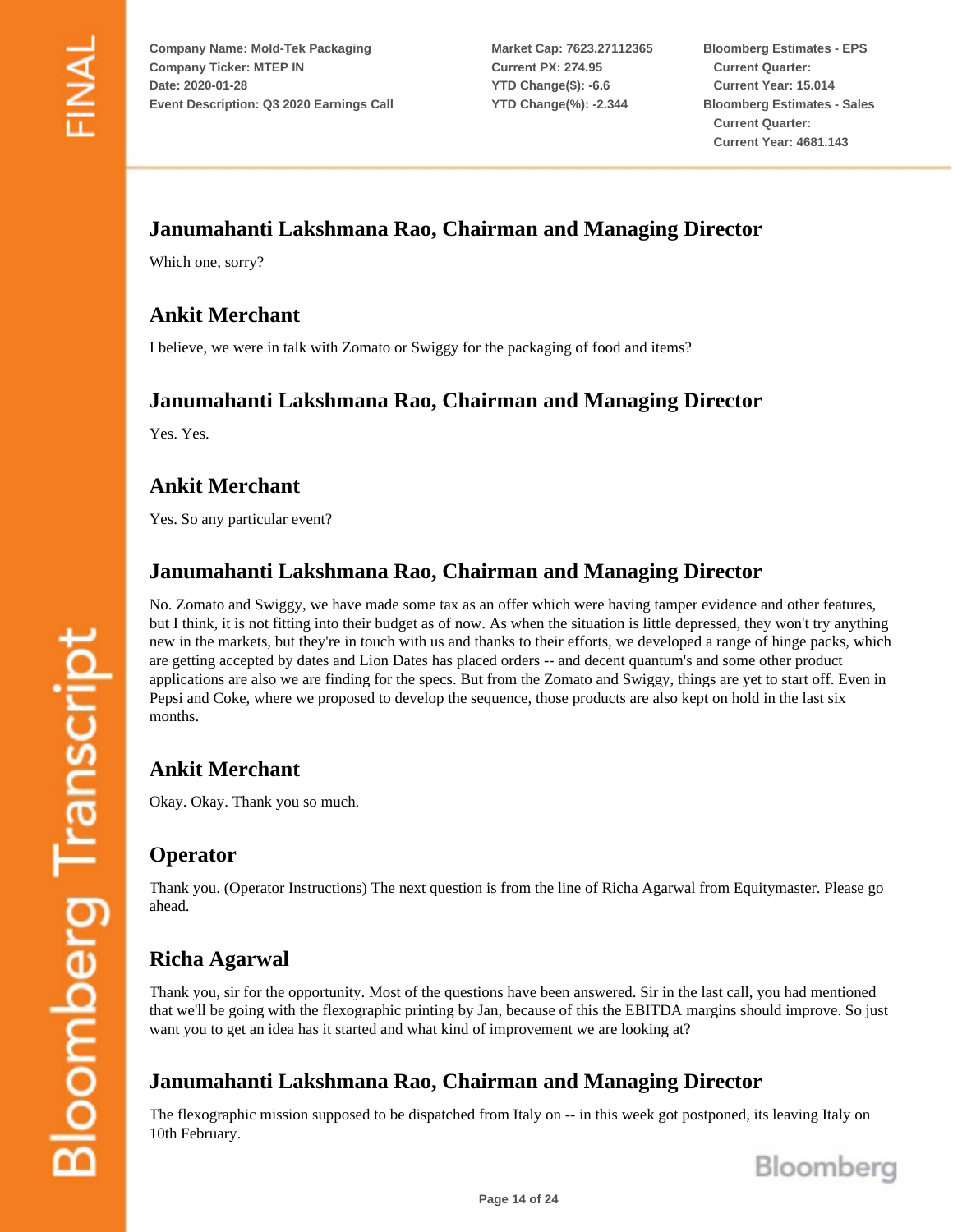**Market Cap: 7623.27112365 Current PX: 274.95 YTD Change(\$): -6.6 YTD Change(%): -2.344**

**Bloomberg Estimates - EPS Current Quarter: Current Year: 15.014 Bloomberg Estimates - Sales Current Quarter: Current Year: 4681.143**

# **Richa Agarwal**

Okay.

## **Janumahanti Lakshmana Rao, Chairman and Managing Director**

Yeah, 10th or 12th February and reach here by first week of March. So, there is a month delay you can say it's mainly because of the manufacturers' delay in offering the trails. He was supposed to have given trial by 20th, he has requested three weeks extra time and requesting our team to come there on 10th of February. So if they go by 10th and clear it, around middle of February to start and can be installed by first week of March. But, I am confident those numbers only reflect in the next financial year, obviously, because by the time the machine gets into commercial production, it will be end of March. And -- go ahead.

## **Richa Agarwal**

Assuming everything else remained same, what kind of EBITDA per kg improvement are we looking at?

#### **Janumahanti Lakshmana Rao, Chairman and Managing Director**

At least INR1 is what I am guessing. So from 34 level, we should level, we should see 35 as we gradually convert all the jobs come to this new flexo machine and improved volumes also should add to the EBITDA numbers.

# **Richa Agarwal**

And once it has introduced how much time does it take for the entire conversion to be?

## **Janumahanti Lakshmana Rao, Chairman and Managing Director**

About three months, we will immediately start off from middle of March, but to convert from rotor to flexor almost 200, 300 jobs, it might take two, three months.

#### **Richa Agarwal**

Okay.

## **Janumahanti Lakshmana Rao, Chairman and Managing Director**

So it's impact will be felt more in the second quarter. But there will be a gradual movement in the cost reduction and speed of our agility to handle new product development will improve right from March.

# **Richa Agarwal**

Okay. And sir, the new segment that you are entering into like agro, micronutrients and the detergents, the EBITDA margins are in the range of INR33 or INR35 per kg or is it?

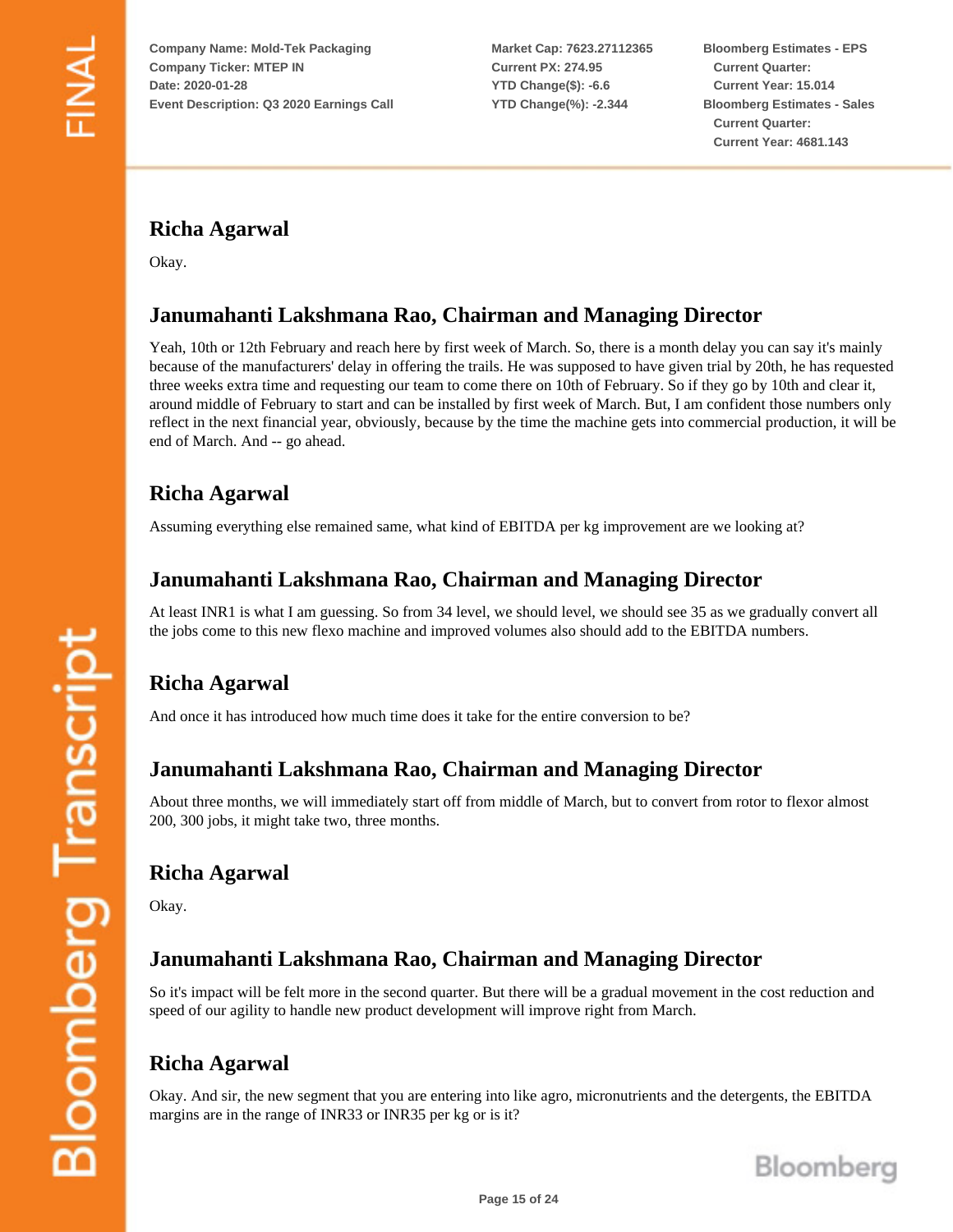**Market Cap: 7623.27112365 Current PX: 274.95 YTD Change(\$): -6.6 YTD Change(%): -2.344**

**Bloomberg Estimates - EPS Current Quarter: Current Year: 15.014 Bloomberg Estimates - Sales Current Quarter: Current Year: 4681.143**

#### **Janumahanti Lakshmana Rao, Chairman and Managing Director**

Yes. They're not higher like small food products. They're medium range, I would say in the region of 33%, 35%. Yes.

## **Richa Agarwal**

Okay. Thank you. That's all.

## **Operator**

Thank you. The next question is from the line of Rupen Masalia from RN Associates. Please go ahead.

## **Rupen Masalia**

Yes. Thanks for the opportunity. My question is pertaining to the composition of overall business in probably next three to five years, like currently Food and FMCG accounts for approximately 24% of total business. So in the next three to five years, where do you see this pie growing? And with higher focus on Food and FMCG, what would be the CapEx intensity, overall EBITDA margin and the capital efficiencies in the form of return on capital employed, ROE? So, if you can throw some light on that.

#### **Janumahanti Lakshmana Rao, Chairman and Managing Director**

Yes. We are anticipating to double our sales in the next three to maybe four years. And one area of positive sign is Food and FMCG from currently, let's say, it ends up this year at INR100 odd crores, maybe INR105 crores or INR110 crores, can easily go up to INR250 crores to INR275 crores, however in the next four years, that means while the overall growth maybe double, we may see to two and half times growth in Food and FMCG. Basically, because the paint industry side our numbers which are around INR190 crores last year will be more than doubling because of these two plants will be almost 4 times expanded by the time. So current 6,000 will become -- sorry 14,000 tons. So, that's about 2.5 times growth in Asian Paints numbers. So, while the percentage might remain at -- from 25%, may go up to 30%, 33% but the numbers per say in food and FMCG are expected to go up by at least 2.5 times in the next four years ago.

#### **Rupen Masalia**

Right.

## **Janumahanti Lakshmana Rao, Chairman and Managing Director**

So the percentages can change from currently 23% to somewhere close to 33% in the next four or five years, because Paint numbers also we shoot up.

## **Rupen Masalia**

Right. So sir like CapEx intensity for Paints business, Lubes business, vis-a-vis Food and FMCG business?

## **Janumahanti Lakshmana Rao, Chairman and Managing Director**



**Bloomberg Transcript**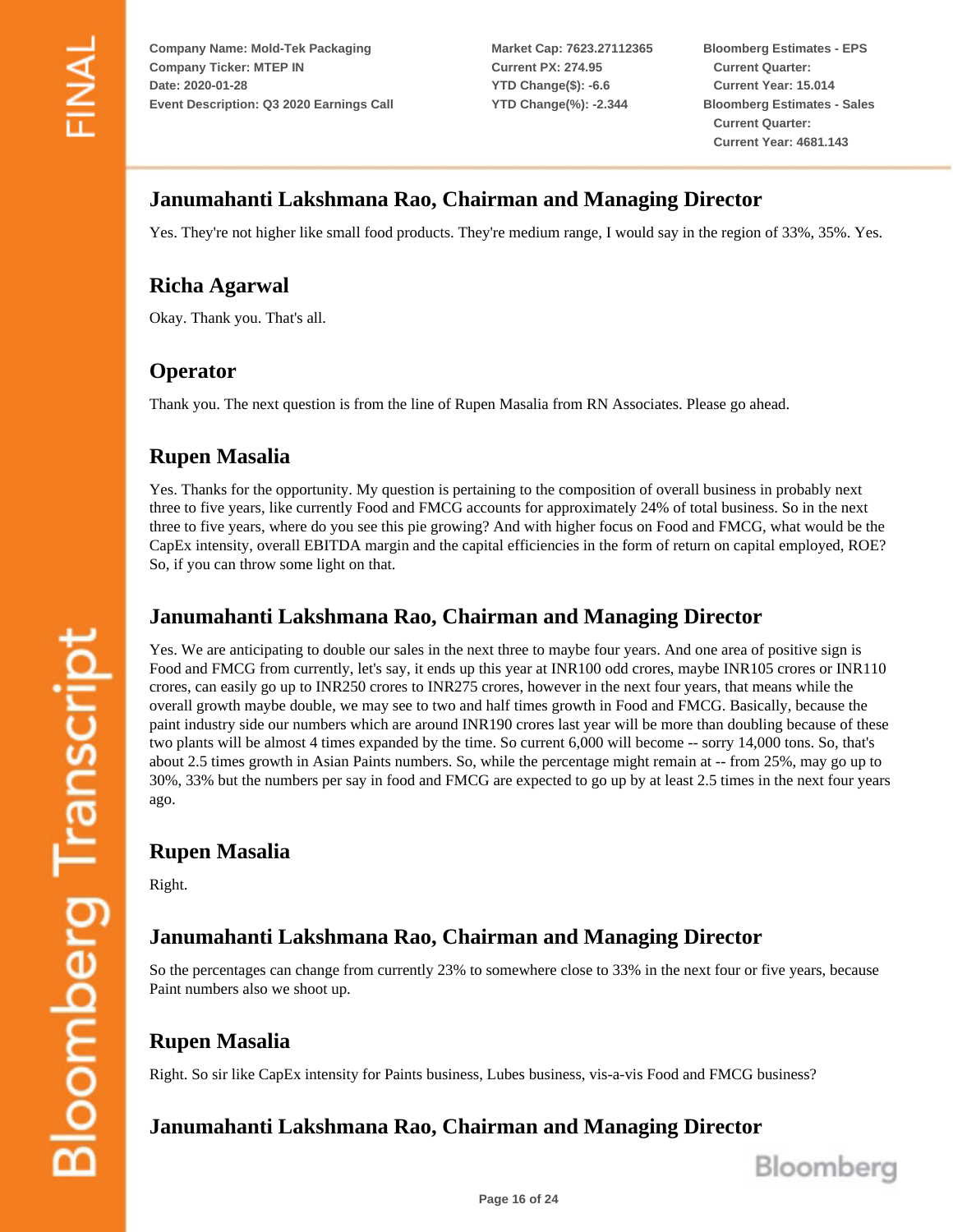**Market Cap: 7623.27112365 Current PX: 274.95 YTD Change(\$): -6.6 YTD Change(%): -2.344**

**Bloomberg Estimates - EPS Current Quarter: Current Year: 15.014 Bloomberg Estimates - Sales Current Quarter: Current Year: 4681.143**

Yes. Paint -- the intensity is unless is a green fields plant. Actually, the green field plants, even if it is a food industry or a painter or lube industry, the costs are overall same. Because in the paint industry, you need bigger machines and more space, but you don't need very hygienic conditions as you require in food industry.

So the cost per ton will be lower in paint industry, but if you look at the value additions, they will work out similar for a -- let's INR1 million value addition whatever investment is required in paint industry and food industry, will be more or less same. So that way capital-intensiveness similar, if you look at the profit as a motive, but if you look at only is the quantum or revenue, intensity is more in Food and FMCG.

## **Rupen Masalia**

Right, right. And finally sir, on EBITDA profile because Food and FMCGs predominantly IML lead packaging vis-a-vis traditional used for paint and lube. So in that case naturally per kg EBITDA would go up and so would be the return ratios -- capital return ratios. So, is that correct?

#### **Janumahanti Lakshmana Rao, Chairman and Managing Director**

You are correct. The EBITDA margins in Food and FMCG are much higher per kg basis if you look at, sometimes they are as high as three times that of per kg of a paint and lube industry in some of the products. There are cases where we -- while our overall average sale is INR182 that is for paints and other industry, the sales for small cups as high as INR300. So there is a much bigger valuation in smaller cups. But again the volume is sell in quantum is lower. So the overall, it is better to have more-and-more of Food and FMCG business because it will contribute higher sales and -- I mean higher profitability.

## **Rupen Masalia**

Right. That's it from my side. Thank you very much, and all the best for future.

#### **Janumahanti Lakshmana Rao, Chairman and Managing Director**

Thank you.

#### **Operator**

Thank you. The next question is from the line of Kaushal Shah from Danske Securities. Please go ahead.

#### **Analyst**

So thank you sir for the opportunity again. Sir, one -- a couple of clarifications, you shared the volume numbers for Mysore and Vizag, if you can also share the revenue number for these two plants sir, what revenue did that do in the nine months?

## **Janumahanti Lakshmana Rao, Chairman and Managing Director**

Revenue in Mysore in the nine month is around much higher. It is around INR25 crores. And Vizag it is INR14 crores.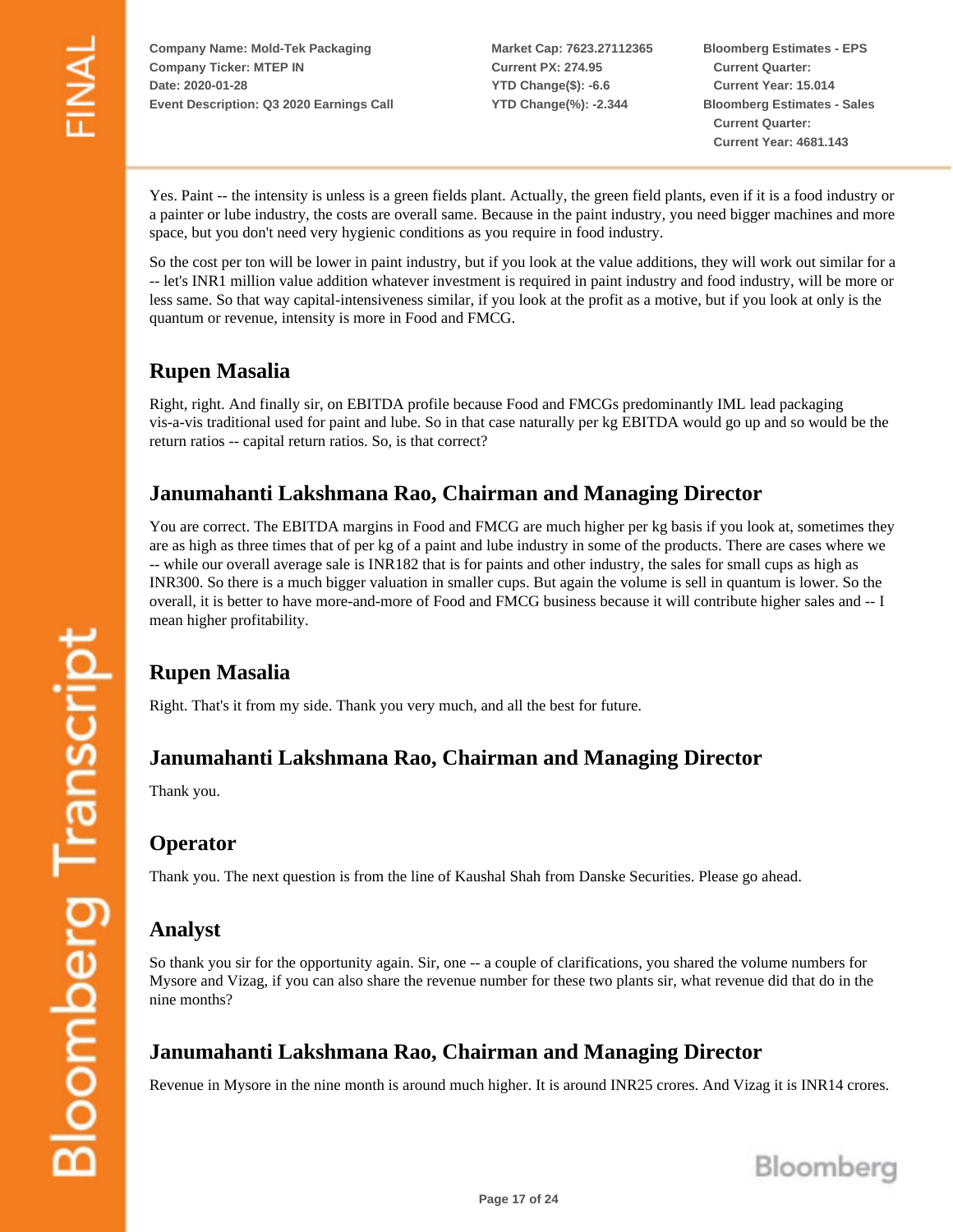**Market Cap: 7623.27112365 Current PX: 274.95 YTD Change(\$): -6.6 YTD Change(%): -2.344**

**Bloomberg Estimates - EPS Current Quarter: Current Year: 15.014 Bloomberg Estimates - Sales Current Quarter: Current Year: 4681.143**

## **Analyst**

Okay. And sir, you also shared the capacity expansion plan. You said, I think, if I understood correctly, we are going to increase capacity from 6,000 to 8,000 in both the and so that's the total increase of 4,000 tons?

## **Janumahanti Lakshmana Rao, Chairman and Managing Director**

No, no. Not increase of 2000 tons.

#### **Analyst**

Okay. And what will be the CapEx for that sir? And if you can also share the CapEx for the next year, which is financial year 2021. What would be the total CapEx?

## **Janumahanti Lakshmana Rao, Chairman and Managing Director**

We are framing of the budgets for next year CapEx, but it will be much less than INR42 crores what we invested in this year and INR81 crores we invested in '18, '19. So I hope, it will be in the range of INR25 crores to INR30 crores because these two plants have to be expanded, that won't take much because there will be adding mainly the machines that moulds which will be hardly INR4 crores to INR6 crores, but more investment might come if we go ahead with the Kanpur plant as planned. If you defer that the CapEx may be limited to the INR120 crore next year. But if we go ahead with the Kanpur plant which will decide in the in the course of the next couple of months. Then probably it will shoot up to INR30 crores -- in the region of INR30 crores.

## **Analyst**

Okay, sir. That was very helpful. Thank you so much.

#### **Janumahanti Lakshmana Rao, Chairman and Managing Director**

Thanks.

## **Operator**

Thank you. The next question is from the line of Shailee Parekh. Please go ahead.

# **Shailee Parekh**

Hi, sir. I have a couple of questions. One is on the -- is a follow-up on the CapEx question that was just put up to you. So, just to clarify to go from 37,000 tons to 41,000 tons, we are going to be to be spending about INR15 crores to INR20 crores. In case, if we do decide to go ahead with Kanpur as well, this number will stand revised upwards to about INR30 crores. Am I understanding this correct?

# **Janumahanti Lakshmana Rao, Chairman and Managing Director**

Yes. INR30 crores, and then the capacity might go up to say 43,000 tons.

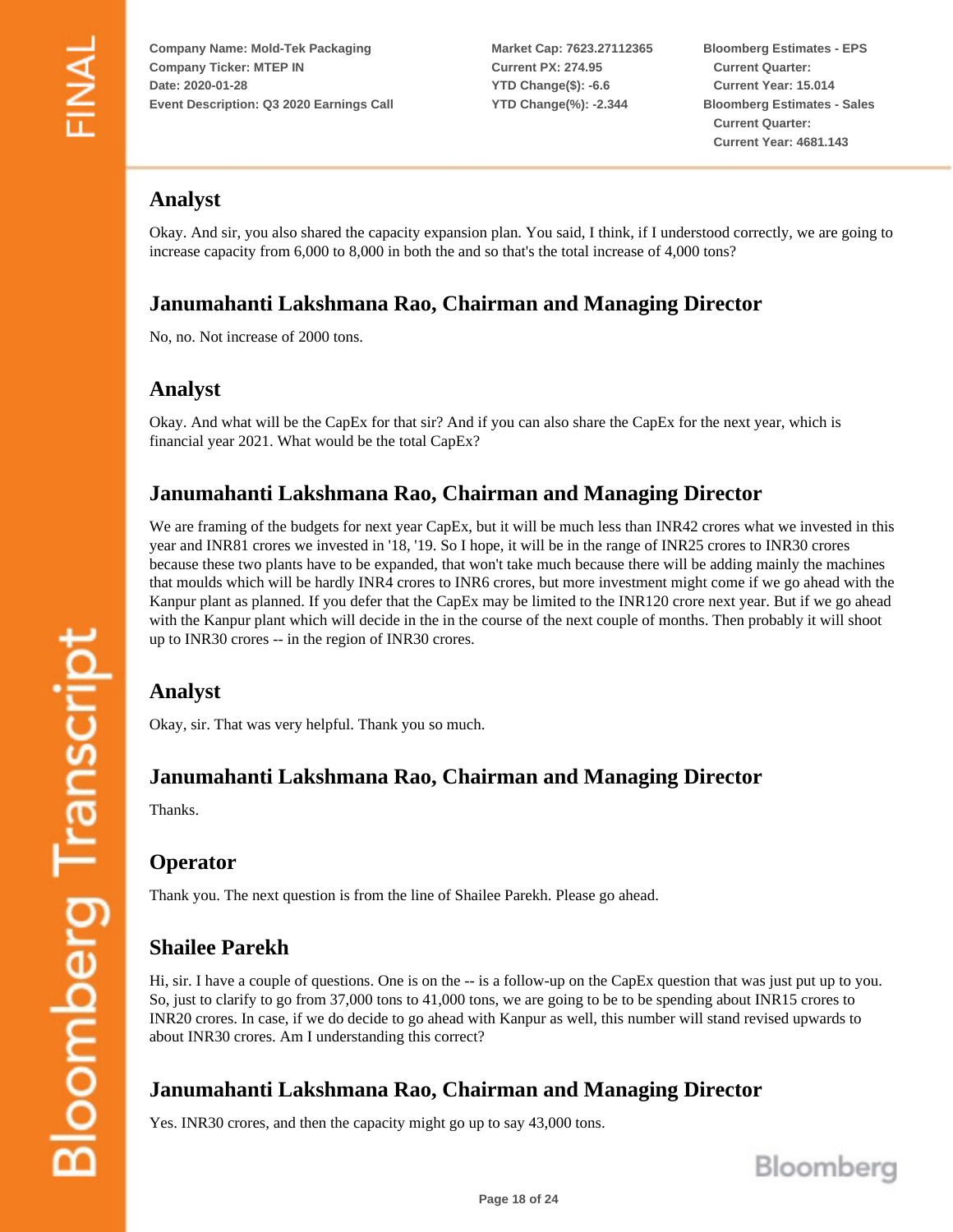**Market Cap: 7623.27112365 Current PX: 274.95 YTD Change(\$): -6.6 YTD Change(%): -2.344**

**Bloomberg Estimates - EPS Current Quarter: Current Year: 15.014 Bloomberg Estimates - Sales Current Quarter: Current Year: 4681.143**

## **Shailee Parekh**

Okay. So 2,000 tons more?

# **Janumahanti Lakshmana Rao, Chairman and Managing Director**

More yes.

# **Shailee Parekh**

Okay. So that was my first question. My second question was sir, if you can tell us that for the Paint segment as a whole what kind of growth therefore are be looking at in FY20? Given that Ex Asian Paints, there has been a degrowth. If I remove the volumes of Vizag and Mysore, there has been a degrowth in volume which even you have mentioned. So for the year as a whole, what kind of growth can we still look at in Paints? Would it still -- do we still end at 20%?

## **Janumahanti Lakshmana Rao, Chairman and Managing Director**

We had 20%, thanks to the new plants that is not there.

#### **Shailee Parekh**

Yes.

# **Janumahanti Lakshmana Rao, Chairman and Managing Director**

You are asking that question or do you think --

# **Shailee Parekh**

Yes. I'm just asking sir, Paint volumes as a whole what kind of growth are you looking at by the end of FY20?

## **Janumahanti Lakshmana Rao, Chairman and Managing Director**

Yeah, we might end up somewhere near the same 20%, 21%.

# **Shailee Parekh**

Okay.

# **Janumahanti Lakshmana Rao, Chairman and Managing Director**

In Paint industry because of this to new plants are now running at almost 75% for the last couple of months. And the projections for Jan, Fed, March also look very healthy. So it might be improve a bit from say 21% to 22% overall.

## **Shailee Parekh**

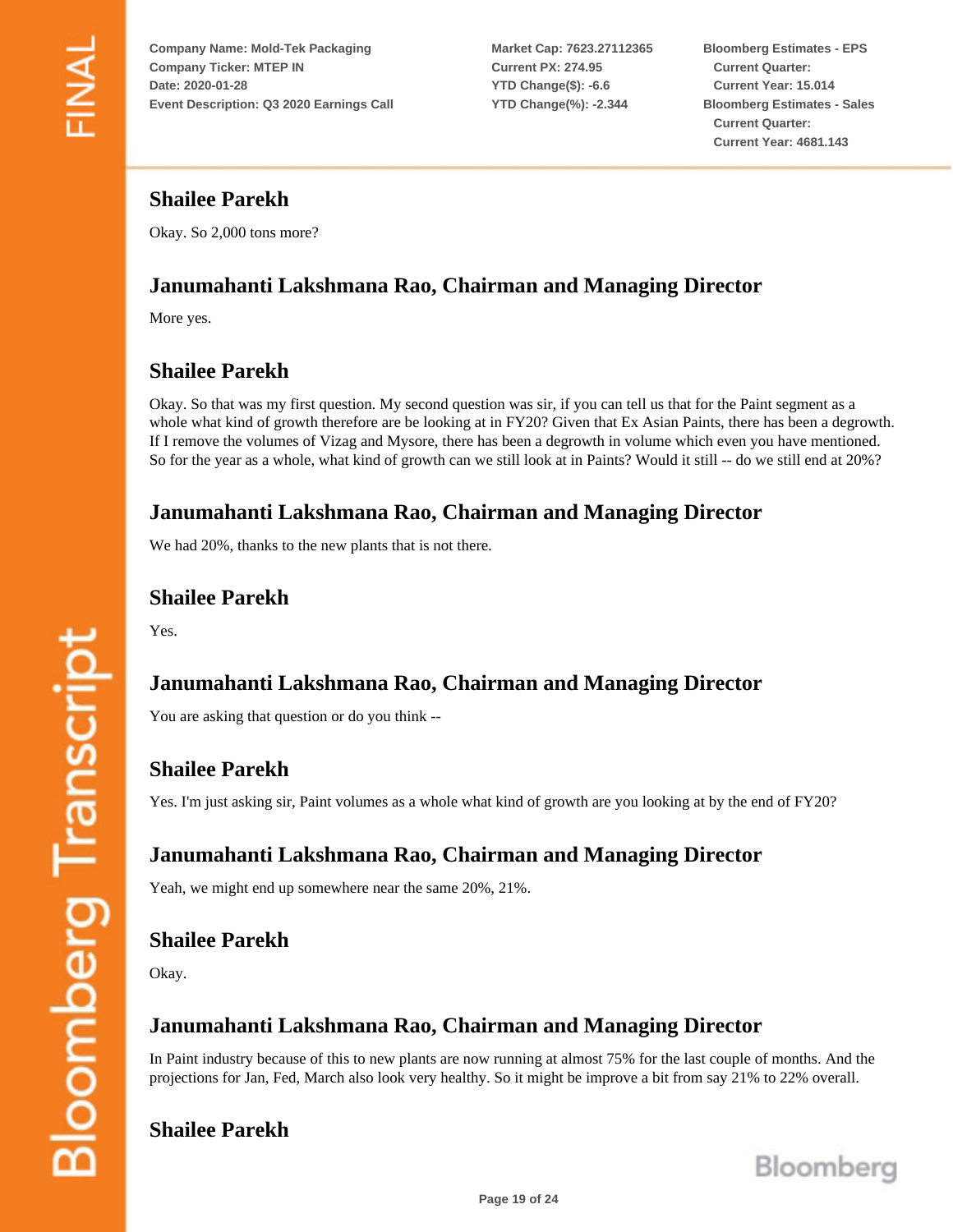**Market Cap: 7623.27112365 Current PX: 274.95 YTD Change(\$): -6.6 YTD Change(%): -2.344**

**Bloomberg Estimates - EPS Current Quarter: Current Year: 15.014 Bloomberg Estimates - Sales Current Quarter: Current Year: 4681.143**

Okay. And my last question was sir, if you can also call out what has been the revenues from ice creams in nine months of this fiscal?

## **Janumahanti Lakshmana Rao, Chairman and Managing Director**

That, I need my actions to provide you the data. I can ask Rambabu to provide you separate.

## **Shailee Parekh**

No problem. I'll be in touch with the Rambabu later then.

#### **Janumahanti Lakshmana Rao, Chairman and Managing Director**

Sure, sure.

## **Shailee Parekh**

And sir my last thing was is it, is there any possibility for you to even broadly breakdown? I mean, of course, I do understand that 6,000 tons is dedicatedly for Asian Paints and for the Paints industry, but off the remaining 31,000 tons, would it be possible for you to breakdown the capacity between Paints and Food and FMCG and Lubes? Or just Paints, Lubes and FMCG on the other side?

## **Janumahanti Lakshmana Rao, Chairman and Managing Director**

Yeah, basically the Food and FMCG weight wise, they are much lower. Even today, last full year, we've done about 3,400 tons out of 21,000 tons. So I would say that the capacity is fungible to some extent, out of 31,000 tons, though we have dedicated as a 6,000 tons maybe as a Food and FMCG as of now. Another 2,000 tons to 3,000 tons can be fungible from the samples which we are making the products for painting loose by changing the moulds and robots, we can use those moulds.

So unless, we see a product range is being introduced and that's getting a good traction from the market, there's no need to create facilities in the Food and FMCG. And our management philosophy is also to procure the missions as and when the capacity demands are increasing. And fortunately now our industry is always a four to five months lead time. If somebody wants to introduce a new range of products, for example, levers or GSK, somebody has decided to go for a new set of packaging, they give five to six months' time, because the moulds take four to five months to develop and their free trials will take a couple of months.

During that period, the expanded capacities can be created parallelly. But for last two years of expanding in new greenfield locations, otherwise our capacity calculations, our creations can be as in line with the demand growth.

## **Shailee Parekh**

Thanks. So it would be fair to say that as of now, about 8,000 tons is what gets utilized towards Food and FMCG, of which like you said 2000 tons is fungible. And then the balance 29,000 tons is what get -- including Vizag and Mysore is what is used towards Paints and Lubes?

# **Janumahanti Lakshmana Rao, Chairman and Managing Director**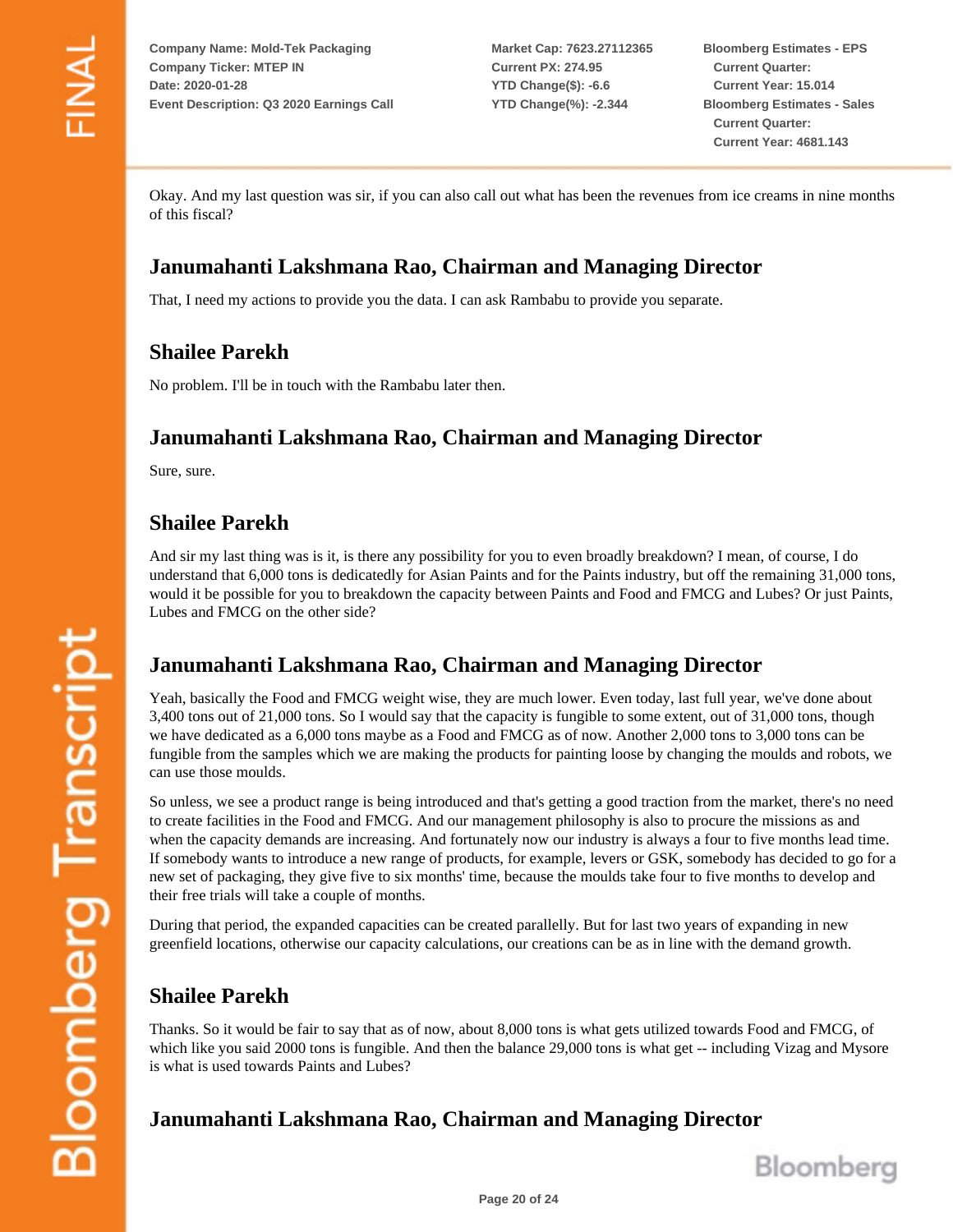**Market Cap: 7623.27112365 Current PX: 274.95 YTD Change(\$): -6.6 YTD Change(%): -2.344**

**Bloomberg Estimates - EPS Current Quarter: Current Year: 15.014 Bloomberg Estimates - Sales Current Quarter: Current Year: 4681.143**

That's fair estimate.

## **Shailee Parekh**

Okay. Great. That's all from my side. Aisha, we can continue with the queue please.

## **Operator**

Thank you. The next question is from the line of Akhil Parekh from Elara Capital. Please go ahead.

## **Akhil Parekh**

Hi, sir. Thanks for taking my question. Sir, my question is on the Mysore or Vizag plan. You mentioned that we did almost 1,600 tons in Mysore and around 840 tons in Vizag, while the sales were around respectively INR25 crore and INR14 odd crores. If you can just work out sales per kg, it comes at around INR156 per kg for Mysore and INR166 for Vizag, which is in line with our non-IML per kg -- sales per kg data. But if I remember correctly, you've said that the new plants will be on HTL and the realizations will be better than and in line with IML. So just kind of understand why they will be discrepancy in sales per kg number?

#### **Janumahanti Lakshmana Rao, Chairman and Managing Director**

No I think whatever the numbers you've said, INR156 per kg and INR160 per kg is better than the prices what we realize in other brands. Because the raw materials price have fallen drastically in the last six months. From average price of INR90 for the last full year is INR94 rupees is now the nine months average with INR89 and the last three months is the INR82. So that is why you might see that the sale price is also lower, but it is still better than the overall average of our Paint sales.

# **Akhil Parekh**

Got it. So it means the mix has not been diluted, it's just purely a function of low raw material plan?

## **Janumahanti Lakshmana Rao, Chairman and Managing Director**

It's low material cost, yes.

# **Akhil Parekh**

Got it. So I think that is why our blended sales per kg also slightly on a lower side basically for this quarter?

## **Janumahanti Lakshmana Rao, Chairman and Managing Director**

No, it was down from INR184 --

# **Akhil Parekh**

Correct. From INR185 to INR178.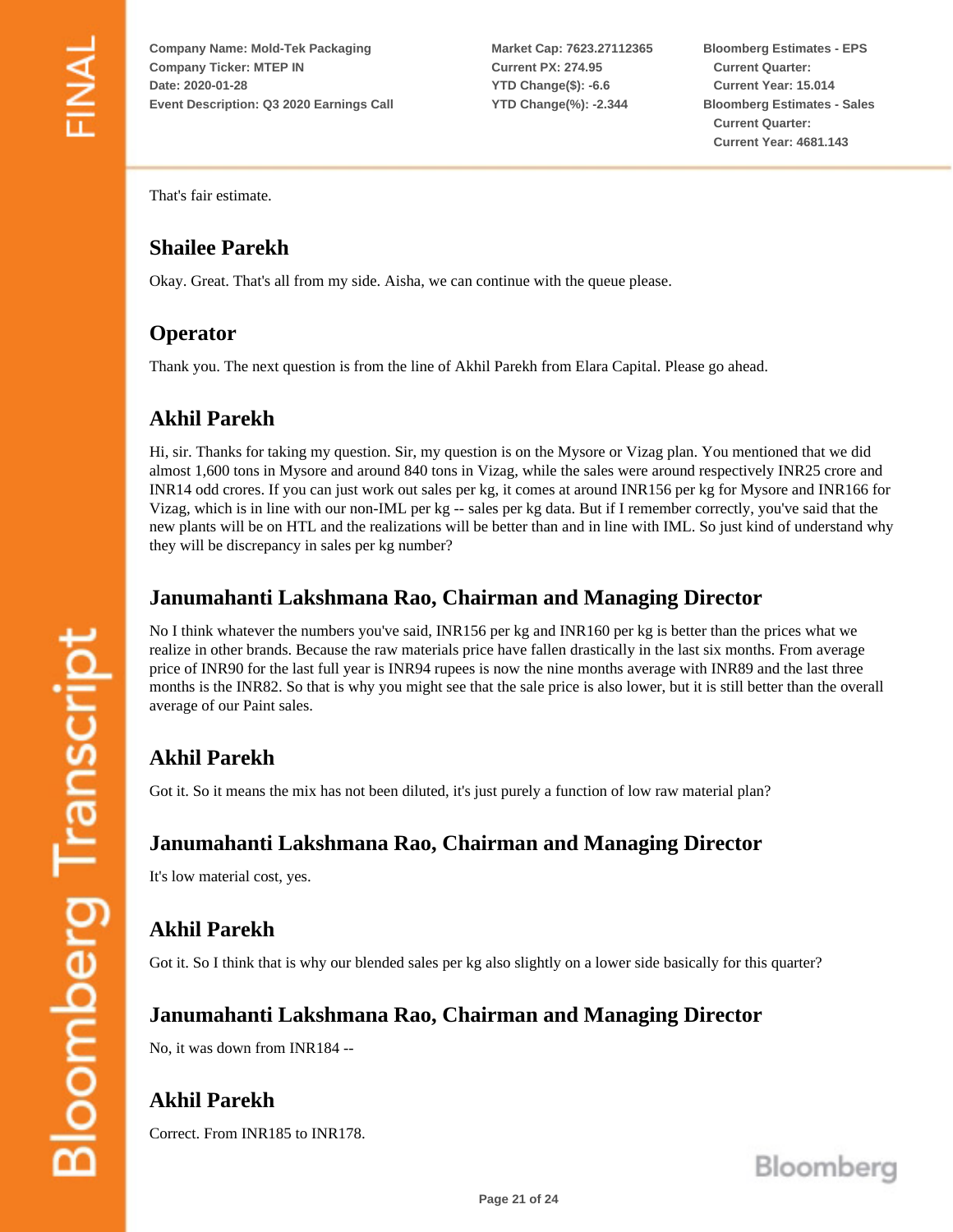**Market Cap: 7623.27112365 Current PX: 274.95 YTD Change(\$): -6.6 YTD Change(%): -2.344**

**Bloomberg Estimates - EPS Current Quarter: Current Year: 15.014 Bloomberg Estimates - Sales Current Quarter: Current Year: 4681.143**

# **Janumahanti Lakshmana Rao, Chairman and Managing Director**

INR178 or something like that, yes. INR179 now. INR184 to INR179. If you look at the EBIT, it is still better. It was - from 33.87%, its gone up to 34.36%.

# **Akhil Parekh**

Correct. That helps. And sir, one last question, does edible oil and ghee estimates which you had told last quarter on INR70 or odd crores basically which we should expect for FY20. But now if we look at edible oil, we should be doing INR36 crores for entire year, and ghee should be around INR24 crores. So roughly comes at around INR60 odd crores?

## **Janumahanti Lakshmana Rao, Chairman and Managing Director**

For ghee, INR24 crores is what I'm projecting next year. This year, it will be close to INR5 crores, INR6 crores. INR20 crores will be next year.

## **Akhil Parekh**

Okay. So roughly basically INR40 crore, INR42 crore for edible oil plus ghee basically for FY20?

## **Janumahanti Lakshmana Rao, Chairman and Managing Director**

Yeah.

# **Akhil Parekh**

Then this is much lower than our estimate. Because in last quarter, what we were guiding was around INR60 crore to INR70 crore basically for these two segments?

## **Janumahanti Lakshmana Rao, Chairman and Managing Director**

Yeah, there is a consumable dip-in volmes in the last six months, mainly in the edible oil segment. Actually, we were hoping that we can even cross INR50 crores turnover in edible oil alone, INR25 cores to INR50 crores but that's going to be around INR36 crores, INR37 crores.

There are sensible reasons, one is slowdown in the economy and general resistance to save cost and not reprise something new. And second is, what they say, I don't know if it's correct, in Gujarat and Western part of India, the oil feed production and oil availability for -- has come down sensibly in this third quarter, that is October, November, December. And the filling lines are kind of idle in the consumable times. Especially in Indore and in that region, they say, there's no lack of -- there's no supply of basic oil for them.

So, general, when the depressive things go on, people will not be testing on that new tax and spend less on advertising, all this also impacted conversion into our sales. But going forward, we still see new seeds are getting added. Now in this year, we added couple of the clients in Rajasthan, couple of them in UP, and recently one in Orissa. So slowly their spread and acceptance of these greenfields is increasing in the market.

**Bloomberg Transcript**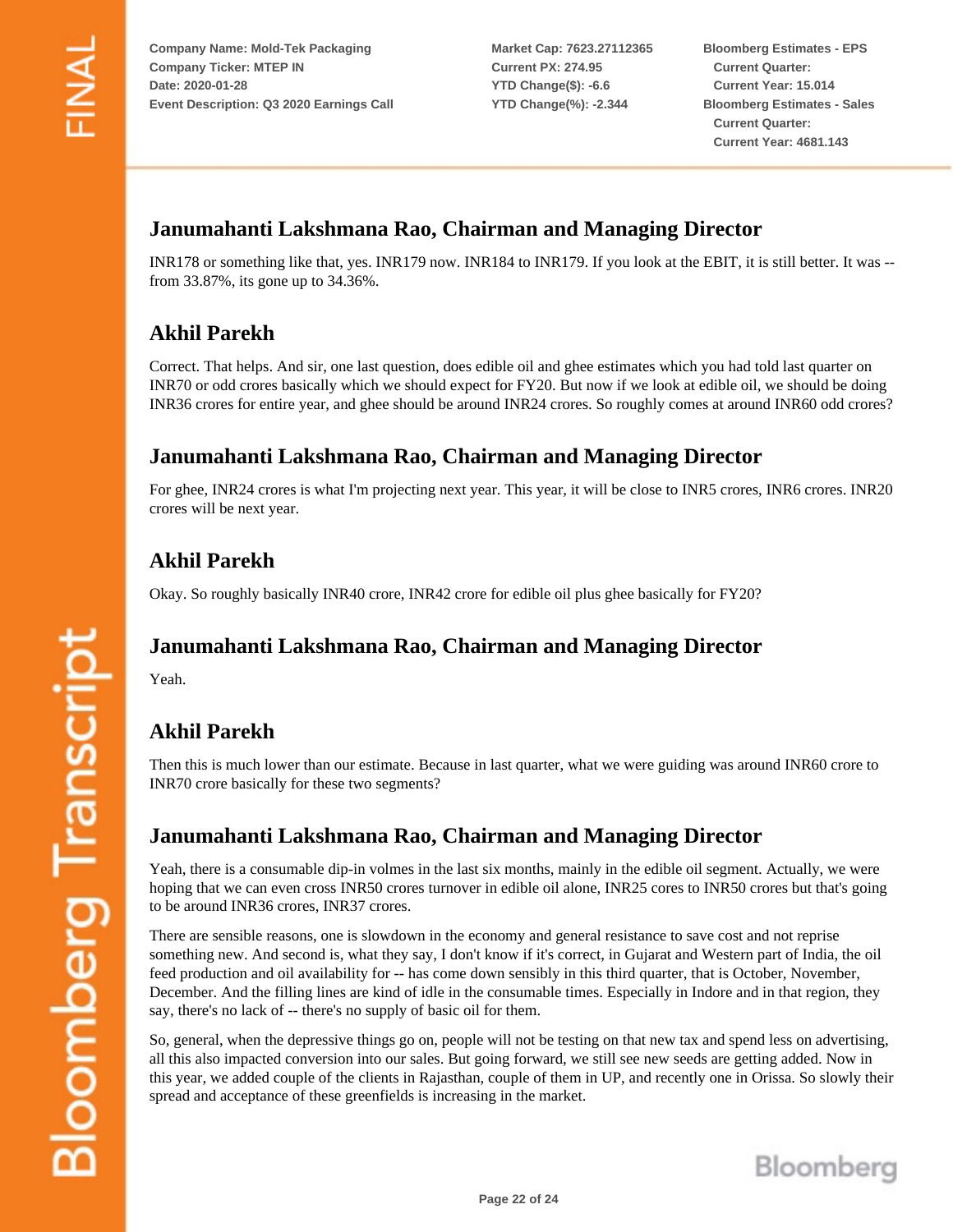**Market Cap: 7623.27112365 Current PX: 274.95 YTD Change(\$): -6.6 YTD Change(%): -2.344**

**Bloomberg Estimates - EPS Current Quarter: Current Year: 15.014 Bloomberg Estimates - Sales Current Quarter: Current Year: 4681.143**

# **Akhil Parekh**

Got it, sir. This was helpful, sir. And just one clarity on CapEx number, you said INR20 crore for FY20, right roughly?

# **Janumahanti Lakshmana Rao, Chairman and Managing Director**

Without considering the Kanpur plant, it will be INR20 crore to INR25 crore. If you consider Kanpur, it will be INR30 crore ,INR32 crore level.

#### **Akhil Parekh**

Got it, sir. Thank you so much, and best wishes for coming quarters.

#### **Janumahanti Lakshmana Rao, Chairman and Managing Director**

Thank you. Thank you.

#### **Operator**

Thank you. As there are no further questions, I would now like to hand the conference over to Mr.Lakshmana Rao for closing comments.

## **Janumahanti Lakshmana Rao, Chairman and Managing Director**

I thank each and everybody who has participated in this conference call and shown interest in our company, and its future prospects. I also thank Shailee of Prabhudas for arranging this conference call, and to the convener. Thank you, everybody, and I wish you all the best in the coming quarters. Good luck. I hand over back to Shailee for her comments.

## **Shailee Parekh**

Thank you, everybody for joining in on the call today. And thank you Lakshmana sir, it's always a pleasure to host you. Good evening, everyone.

## **Janumahanti Lakshmana Rao, Chairman and Managing Director**

Thanks. Bye-bye.

## **Operator**

Thank you. On behalf of Prabhudas Liladhar Private Limited, that concludes this conference. Thank you for joining us, and you may now disconnect you lines.

*This transcript may not be 100 percent accurate and may contain misspellings and other inaccuracies. This transcript is provided "as is", without express or implied warranties of any kind. Bloomberg retains all rights to this transcript and provides it solely for your personal, non-commercial use. Bloomberg, its suppliers and third-party agents shall*